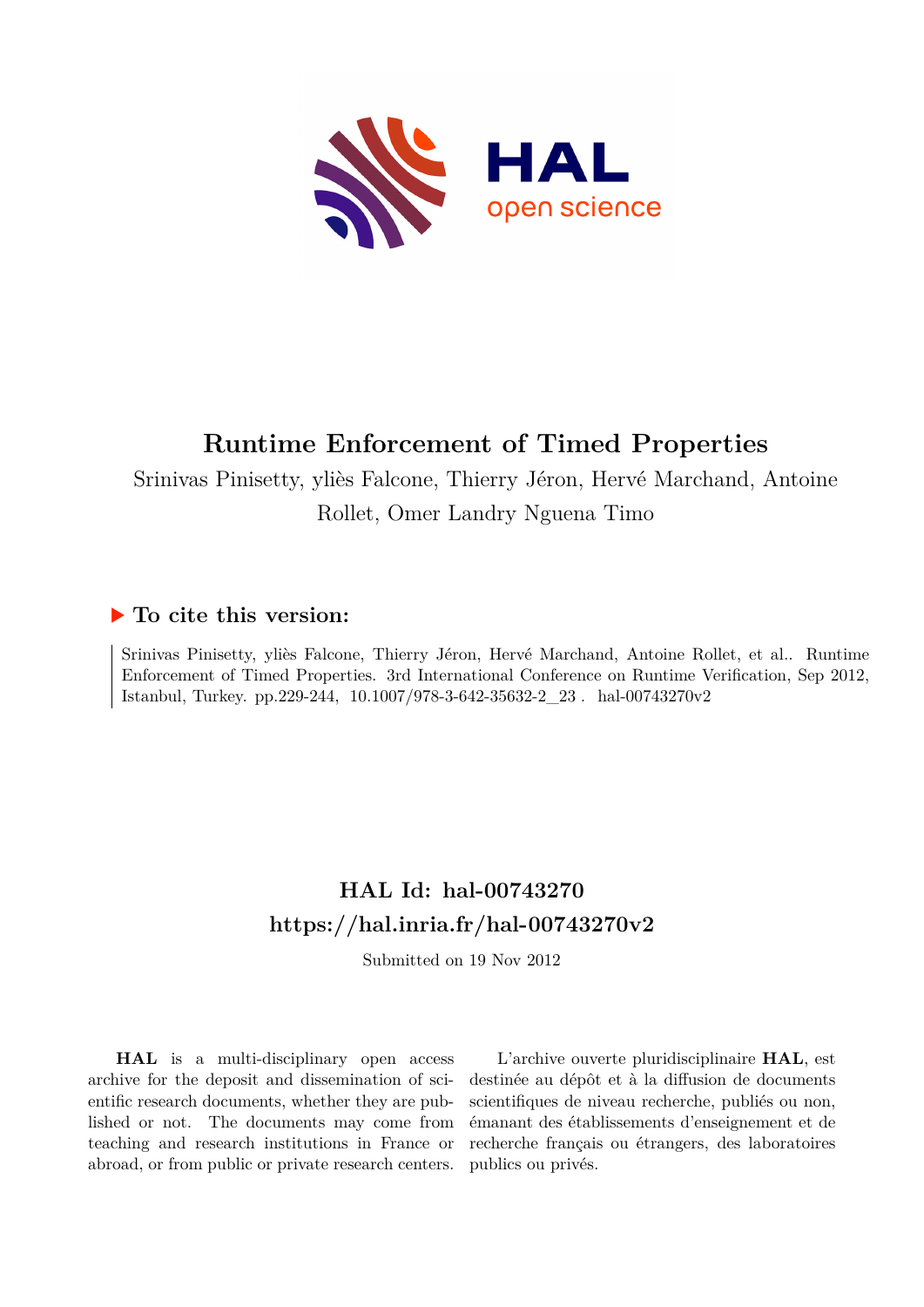# Runtime Enforcement of Timed Properties

Srinivas Pinisetty<sup>1</sup>, Yliès Falcone<sup>2</sup>, Thierry Jéron<sup>1</sup>, Hervé Marchand<sup>1</sup>, Antoine Rollet<sup>3</sup> and Omer Nguena Timo<sup>4</sup>

<sup>1</sup> INRIA Rennes - Bretagne Atlantique, France First. Last@inria.fr <sup>2</sup> LIG, Université Grenoble I, France Ylies. Falcone@ujf-grenoble.fr  $3$  LaBRI, Université de Bordeaux - CNRS, France Antoine.Rollet@labri.fr <sup>4</sup> IRIT, France Omerlandry.Nguenatimo@enseeiht.fr

Abstract. Runtime enforcement is a powerful technique to ensure that a running system respects some desired properties. Using an enforcement monitor, an (untrustworthy) input execution (in the form of a sequence of events) is modified into an output sequence that complies to a property. Runtime enforcement has been extensively studied over the last decade in the context of untimed properties. This paper introduces runtime enforcement of timed properties. We revisit the foundations of runtime enforcement when time between events matters. We show how runtime enforcers can be synthesized for any safety or co-safety timed property. Proposed runtime enforcers are time retardant: to produce an output sequence, additional delays are introduced between the events of the input sequence to correct it. Runtime enforcers have been prototyped and our simulation experiments validate their effectiveness.

# 1 Introduction

Runtime verification  $[1-6]$  (resp. enforcement  $[7-9]$ ) refers to the theories, techniques, and tools aiming at checking (resp. ensuring) the conformance of the executions of systems under scrutiny w.r.t. some desired property. The first step of those monitoring approaches consists in instrumenting the underlying system so as to partially observe the events or the parts of its global state that may influence the property under scrutiny. A central concept is the verification or enforcement *monitor* that is generally synthesized from the property expressed in a high-level formalism. Then, the monitor can operate either *online* by receiving events in a lock-step manner with the execution of the system or *offline* by reading a log of system events. When the monitor is only dedicated to verification, it is a decision procedure emitting verdicts stating the correctness of the (partial) observed trace generated from the system execution.

Three categories of runtime verification frameworks can be distinguished according to the formalism used to express the input property. In *propositional* approaches, properties refer to events taken from a finite set of propositional names. For instance, a propositional specification may rule the ordering of function calls in a program. Monitoring such kind of specifications has received a lot of attention. *Parametric* approaches have received a growing interest in the last five years. Here, events are augmented with formal parameters, instantiated at runtime. In *timed* approaches, the observed time between events may influence the truth-value of the property. It turns out that monitoring of (continuous) time specifications is a much harder problem. Intuitively, when monitoring a timed specification, the problem that arises is that the overhead induced by the monitor (i.e., the time spent executing monitor's code) influences the truth-value of the monitored specification. Consequently, not much information can be gained from the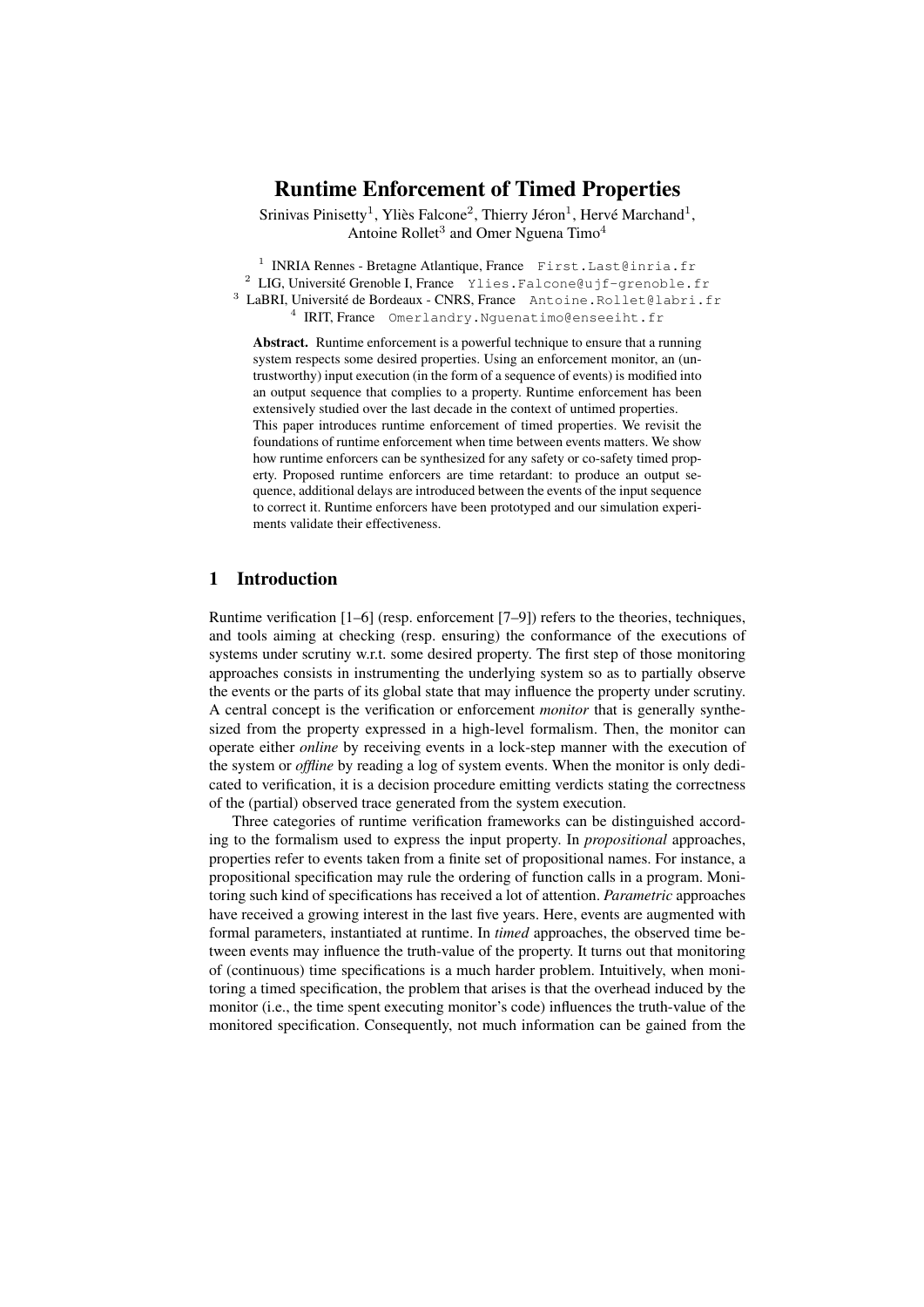verdicts produced by the monitor. Few attempts have been made on monitoring systems w.r.t. timed properties (see Sec. 8 for related work). Two lines of work can be distinguished: synthesis of automata-based decision procedures for timed formalisms (e.g., [1, 3–5]), and, tools for runtime verification of timed properties [10, 11].

In runtime enforcement, an enforcement monitor (EM) is used to transform some (possibly) incorrect execution sequence into a correct sequence w.r.t. the property of interest. In the propositional case, the transformation performed by an EM should be *sound* and *transparent*. Soundness means that the resulting sequence obeys the property. Transparency means that, if the input sequence already conforms to the property, the monitor has to modify it in a minimal way. According to how a monitor is allowed to modify the input sequence (i.e., the primitives afforded to the monitor), several models of enforcement monitors have been proposed [7–9]. In a nutshell, an EM can definitely block the input sequence (as done by security automata), suppress an event from the input sequence (as done by suppression automata), insert an event to the input sequence (as done by insertion automata), or perform any of these primitives (as is the case with edit-automata). Moreover, according to how transparency is effectively formalized, several definitions of runtime enforcement have been proposed (see [9] for an overview).

In this paper we focus on *online enforcement of timed properties*. To the best of our knowledge, no approach was proposed to enforce timed properties. Motivations for extending runtime enforcement to timed properties abound. First, timed properties are a more precise tool to specify desired behaviors of systems since they allow to explicitly state how time should elapse between two events. Moreover, several applications of runtime enforcement of timed properties can be considered. For instance, in the context of security monitoring, enforcement monitors can be used as firewalls to prevent denial of service attacks by ensuring a minimal delay between input events (carrying some request for a protected server). On a network, enforcement monitors can be used to synchronize streams of events together, or, ensuring that a stream of events conforms to the pre-conditions of some service.

*Contributions.* We propose a context where, under some reasonable assumptions, runtime enforcement of timed properties is possible. For this purpose, we adapt soundness and transparency to a timed context. Runtime enforcement monitors are built from safety and co-safety properties expressed by timed automata. In contrast with previous runtime enforcement approaches, we afford only the primitives of being able to delay the input events to our enforcer. By possibly increasing delays between events of the input sequence, the output timed sequence conforms to the property. Delays are modified by monitors using an internal memory where (sequence of) events are stored and released after appropriate delays. Experiments have been performed on prototype monitors to show their effectiveness and the feasibility of our approach.

*Paper organization.* Section 2 introduces preliminaries and notation. Section 3 introduces the notion of enforcement for timed properties. Sections 4 and 5 describe how one can enforce safety and co-safety properties, respectively. Our prototype implementations of monitors and experiments are in Sec. 6 and Sec. 7, respectively. Section 8 discusses related work. Finally, conclusions and open perspectives are drawn in Sec. 9.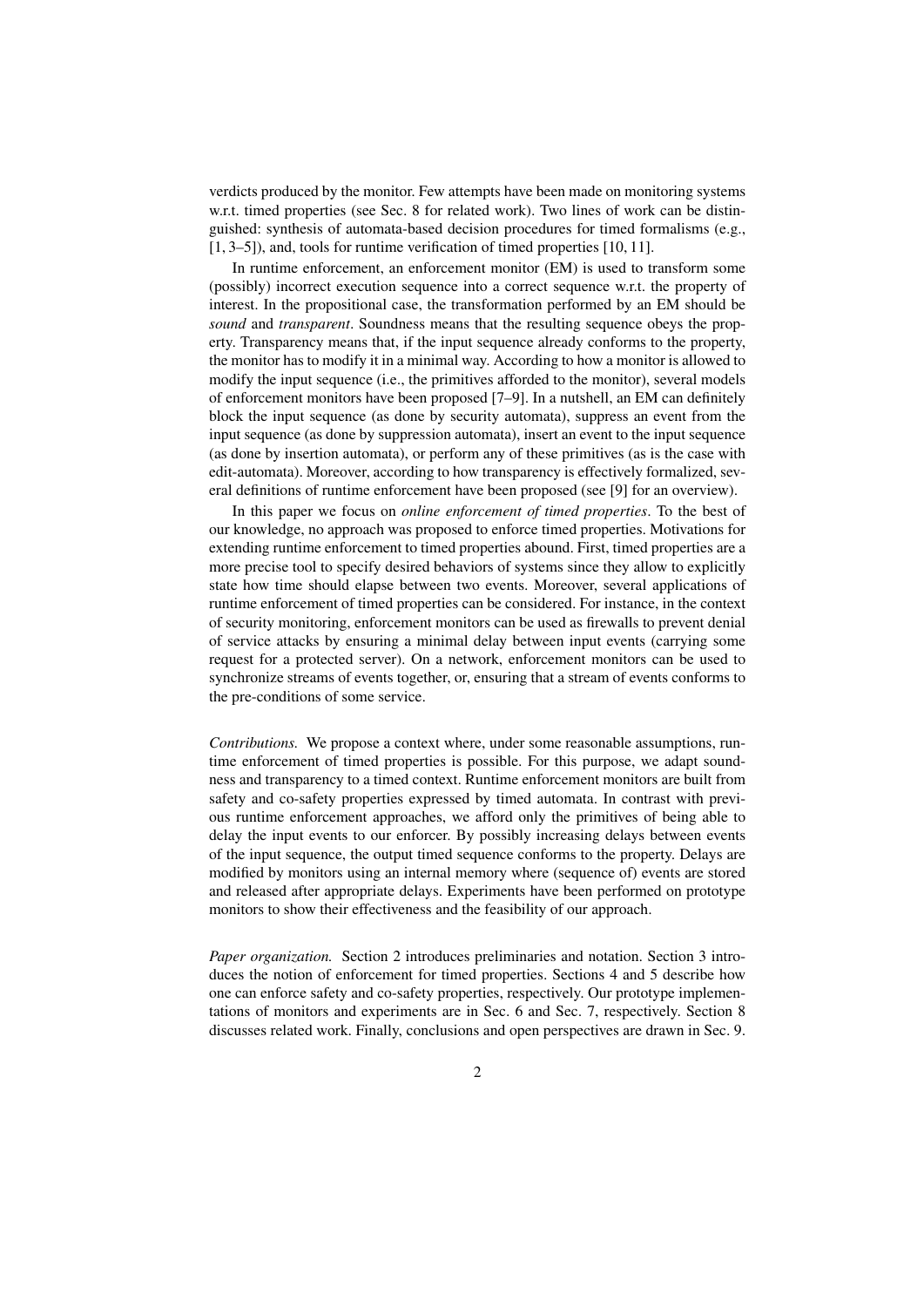# 2 Preliminaries and Notation

*Untimed notions.* An alphabet is a finite set of elements. A (finite) word over an alphabet A is a finite sequence of elements of A. The *length* of a word w is noted  $|w|$ . The empty word over A is denoted by  $\epsilon_A$  or  $\epsilon$  when clear from context. The set of all (resp. nonempty) words over A is denoted by  $A^*$  (resp.  $A^+$ ). A *language* over A is a subset  $\mathcal{L} \subseteq A^*$ . The concatenation of two words w and w' is noted  $w \cdot w'$ . For an interval  $[j, k]$ in N, by  $\bigodot_{i \in [j,k]} (a_i)$  we denote the concatenation  $a_j \cdot a_{j+1} \cdots a_k$ . A word w' is a prefix of a word w, noted  $w' \preccurlyeq w$ , whenever there exists a word w'' such that  $w = w' \cdot w''$ . For a word w and  $1 \leq i \leq |w|$ , the *i*-th letter (resp. prefix of length *i*, suffix starting at position *i*) of *w* is noted  $w(i)$  (resp.  $w_{[\cdots i]}, w_{[i \cdots]})$  – with the convention  $w_{[\cdots 0]} \stackrel{\text{def}}{=} \epsilon$ .  $pref(w)$  denotes the set of prefixes of w and by extension,  $pref(\mathcal{L})\stackrel{\text{def}}{=} \{pref(w) \mid w \in$  $\mathcal{L}$  the prefix of  $\mathcal{L}$ .  $\mathcal{L}$  is said to be *prefix-closed* whenever  $\text{pref}(\mathcal{L}) = \mathcal{L}$  and *extensionclosed* whenever  $\mathcal{L} = \mathcal{L} \cdot A^*$ . Given a tuple of symbols  $e = (e_1, \dots, e_n)$ ,  $\Pi_i(e)$  is the projection of *e* on its *i*<sup>th</sup> element ( $\Pi_i(e) \stackrel{\text{def}}{=} e_i$ ).

*Timed languages.* Let  $\mathbb{R}_{>0}$  denote the set of non negative real numbers, and  $\Sigma$  a finite alphabet of *actions*. A pair  $(\delta, a) \in (\mathbb{R}_{\geq 0} \times \Sigma)$  is called an *event*. We note  $\text{del}(\delta, a) = \delta$ and  $\text{act}(\delta, a) = a$  the projections of events on delays and actions, respectively. A *timed word* over  $\Sigma$  is a finite sequence of events ranging over  $(\mathbb{R}_{\geq 0} \times \Sigma)^*$ . For  $\sigma =$  $(\delta_1, a_1) \cdot (\delta_2, a_2) \cdots (\delta_n, a_n)$ ,  $\delta_i$  ( $2 \le i \le n$ ) is the delay between  $a_{i-1}$  and  $a_i$  and  $\delta_1$  the time elapsed before the first action. Note that the alphabet is infinite in this case. Nevertheless, previous notions and notations defined above (related to length, concatenation, prefix, etc) naturally extend to timed words. *The sum of delays* of a timed word  $\sigma$  is noted time( $\sigma$ ). Given  $t \in \mathbb{R}_{\geq 0}$ , and a timed word  $\sigma \in (\mathbb{R}_{\geq 0} \times \Sigma)^*$ , we define the *observation of*  $\sigma$  *at time t* as the timed word  $obs(\sigma, t) \stackrel{\text{def}}{=} max\{\sigma' \mid \sigma' \preccurlyeq \sigma \wedge \text{time}(\sigma') \leq t\},$ i.e., the longest prefix of  $\sigma$  with a sum of delays less than t. The *untimed projection* of  $\sigma$  is  $\Pi_{\Sigma}(\sigma) \stackrel{\text{def}}{=} a_1 \cdot a_2 \cdots a_n$  in  $\Sigma^*$  (i.e., delays are ignored). A *timed language* is any subset  $\mathcal{L} \subseteq (\mathbb{R}_{\geq 0} \times \Sigma)^*$ . We define the following order on timed words:  $\sigma'$  delays  $\sigma$ (noted  $\sigma' \preccurlyeq_d \overline{\sigma}$ ) if  $\Pi_{\Sigma}(\sigma') \preccurlyeq \Pi_{\Sigma}(\sigma)$  and  $\forall i \leq |\sigma'|, \text{del}(\sigma(i)) \leq \text{del}(\sigma'(i)).$ 

*Timed Automata.* Let  $X = \{X_1, \ldots, X_k\}$  be a finite set of *clocks.* A *clock valuation* for X is a function  $\nu$  from X to  $\mathbb{R}^X_{\geq 0}$  where  $\mathbb{R}^X_{\geq 0}$  denotes the valuations of X. For  $\nu \in \mathbb{R}_{\geq 0}^X$  and  $\delta \in \mathbb{R}_{\geq 0}$ ,  $\nu + \delta$  is the valuation assigning  $\nu(X_i) + \delta$  to each clock  $X_i$ of X. Given a set of clocks  $X' \subseteq X$ ,  $\nu[X' \leftarrow 0]$  is the clock valuation  $\nu$  where all clocks in  $X'$  are assigned to 0.  $\mathcal{G}(X)$  denotes the set of clock constraints defined as boolean combinations of simple constraints of the form  $X_i \bowtie c$  with  $X_i \in X, c \in \mathbb{N}$ and  $\bowtie \in \{<,\leq,=,\geq,>\}$ . Given  $g \in \mathcal{G}(X)$  and  $\nu \in \mathbb{R}_{\geq 0}^X$ , we write  $\nu \models g$  when  $g(\nu) \equiv true.$ 

**Definition 1** (Timed automaton). A timed automaton *(TA) is a tuple*  $A = \langle L, l_0, X, \Sigma, \rangle$  $\Delta$ , *G* $\rangle$ , *s.t. L is a finite set of* locations *with*  $l_0 \in L$  *the* initial location, *X is a finite set of clocks,*  $\Sigma$  *is a finite set of* events,  $\Delta \subseteq L \times \mathcal{G}(X) \times \Sigma \times 2^X \times L$  *is the transition* relation, and  $G \subseteq L$  is a set of accepting locations.

*The* semantics *of a TA is a timed transition system*  $[\mathcal{A}] = \langle Q, q_0, \Gamma, \rightarrow, F_G \rangle$  *where*  $Q = L \times \mathbb{R}_{\geq 0}^X$  is the (infinite) set of states,  $q_0 = (l_0, \nu_0)$  is the initial state where  $\nu_0$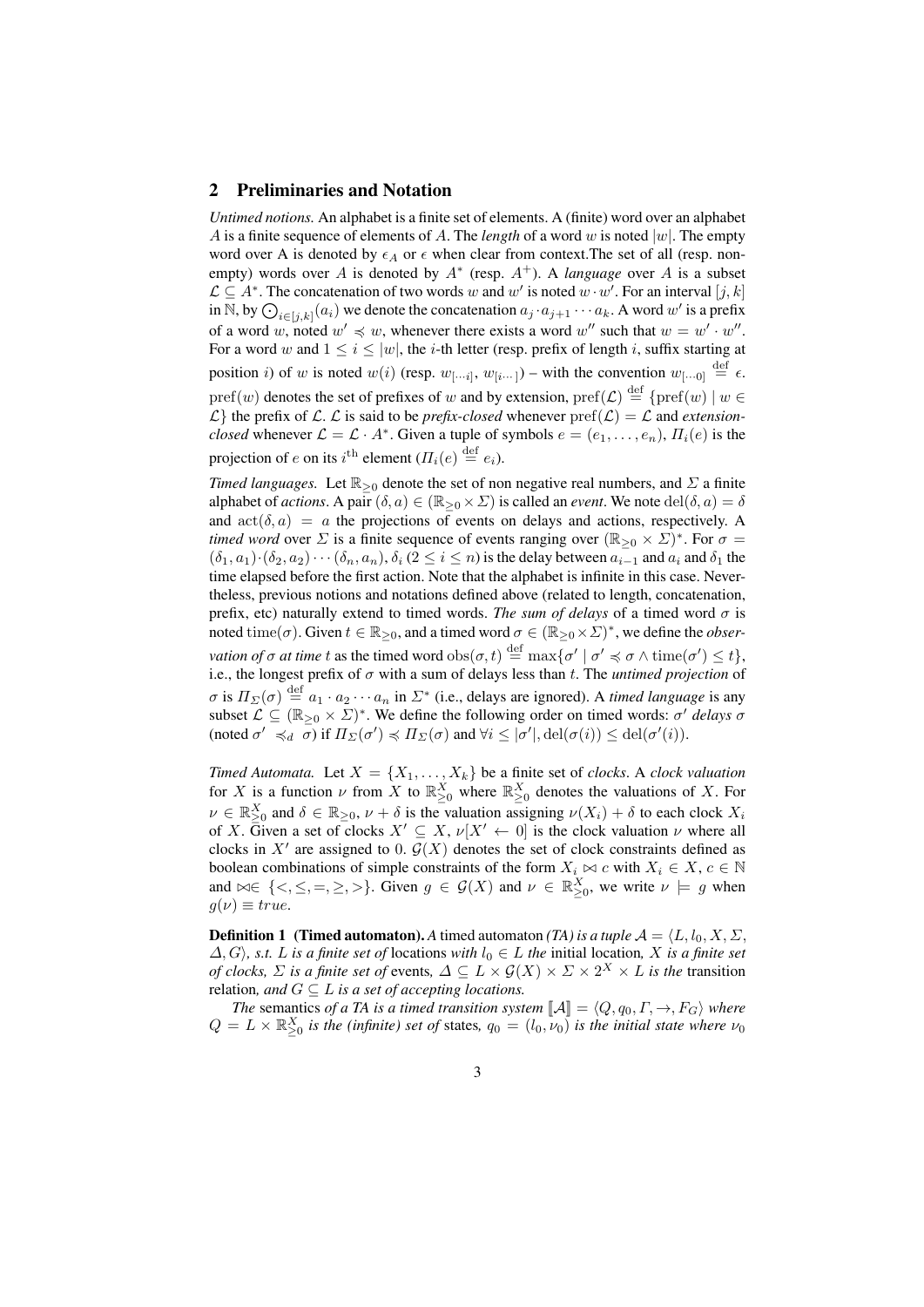

*is the valuation that maps every clock to* 0,  $F_G = G \times \mathbb{R}^X_{\geq 0}$  *is the set of of accepting states,*  $\Gamma = \mathbb{R}_{\geq 0} \times \Sigma$  *is the set of transition* labels, *i.e., patrich composed of a delay and an action. The transition relation* →⊆ Q × Γ × Q *is a set of transitions of the form*  $(l, \nu) \xrightarrow{( \delta, a)} (l', \nu')$  with  $\nu' = (\nu + \delta)[Y \leftarrow 0]$  whenever there exists  $(l, g, a, Y, l') \in \Delta$ *s.t.*  $\nu + \delta = q$  *for*  $\delta > 0$ *.* 

In the following, we consider a timed automaton  $\mathcal{A} = \langle L, l_0, X, \Sigma, \Delta, G \rangle$  with its semantics [[A]]. A is *deterministic* whenever for any  $(l, g_1, a, Y_1, l'_1)$  and  $(l, g_2, a, Y_2, l'_2)$ in  $\Delta$ ,  $g_1 \wedge g_2$  is *false*. A is *complete* whenever for any location  $l \in L$  and every event  $a \in \Sigma$ , the disjunction of the guards of the transitions leaving l and labeled by a is *true*. In the remainder of this paper, we shall consider only deterministic timed automata.

A *run*  $\rho$  from  $q \in Q$  is a sequence of moves in [A] of the form:  $\rho = q_0 \xrightarrow{\delta_1, a_1}$  $q_1\cdots q_{n-1}\xrightarrow[]{(\delta_n,a_n)}q_n.$  The set of runs from  $q_0\in Q$  is denoted  $Run(\mathcal{A})$  and  $Run_{F_G}(\mathcal{A})$ denotes the subset of runs *accepted* by A, i.e., ending in  $F_G$ . The *trace* of a run  $\rho$  is the timed word  $(\delta_1, a_1) \cdot (\delta_2, a_2) \cdots (\delta_n, a_n)$ . We note  $\mathcal{L}(\mathcal{A})$  the set of traces of  $Run(\mathcal{A})$ . We extend this notation to  $\mathcal{L}_{F_G}(\mathcal{A})$  in a natural way.

*Timed Properties* A timed property is defined by a timed language  $\varphi \subseteq (\mathbb{R}_{\geq 0} \times \Sigma)^*$ . Given a timed word  $\sigma \in (\mathbb{R}_{\geq 0} \times \Sigma)^*$ , we say that  $\sigma$  satisfies  $\varphi$  (noted  $\sigma \models \varphi$ ) if  $\sigma \in \varphi$ . In the sequel, we shall be interested in safety and co-safety timed properties. Informally, safety (resp. co-safety) properties state that "nothing bad should ever happen" (resp. "something good should happen within a finite amount of time"). Safety (resp. co-safety) properties can be characterized by prefix-closed (resp. extension-closed) languages. We consider only the sets of safety and co-safety properties that can be represented by timed automata (Definition 1).

**Definition 2** (Safety and Co-safety TA). A complete and deterministic TA  $\langle L, l_0, X, \Sigma, \rangle$  $\Delta$ , *G* $\rangle$ *, where*  $G \subseteq L$  *is the set of accepting locations, is said to be:* 

- $a$  safety *TA* if  $\sharp \langle l, g, a, Y, l' \rangle \in \Delta, l \in L \setminus G \wedge l' \in G$ ;
- $a$  co-safety *TA if*  $\overline{\sharp} \langle l, g, a, Y, l' \rangle \in \Delta, l \in G \wedge l' \in L \setminus G$ .

It is easy to check that safety and co-safety TAs define safety and co-safety properties. *Example 1 (Safety and co-safety TA).* Fig. 1a and 1b present two properties formalized with safety and co-safety TA. Accepting locations are represented by squares. The safety TA formalizes the property  $\varphi_1$  defined over  $\Sigma_1 = \{a, r\}$ : *"There should be a delay of at least 5 time units between any two user requests (*r*)"*. The co-safety TA formalizes the property  $\varphi_2$  defined over  $\Sigma_2 = \{r, g, a\}$ : "The user can perform an action a *only after a successful authentication, i.e., after sending a request* r *and receiving a grant* g*. After an* r*,* g *should occur between 10 and 15 time units"*.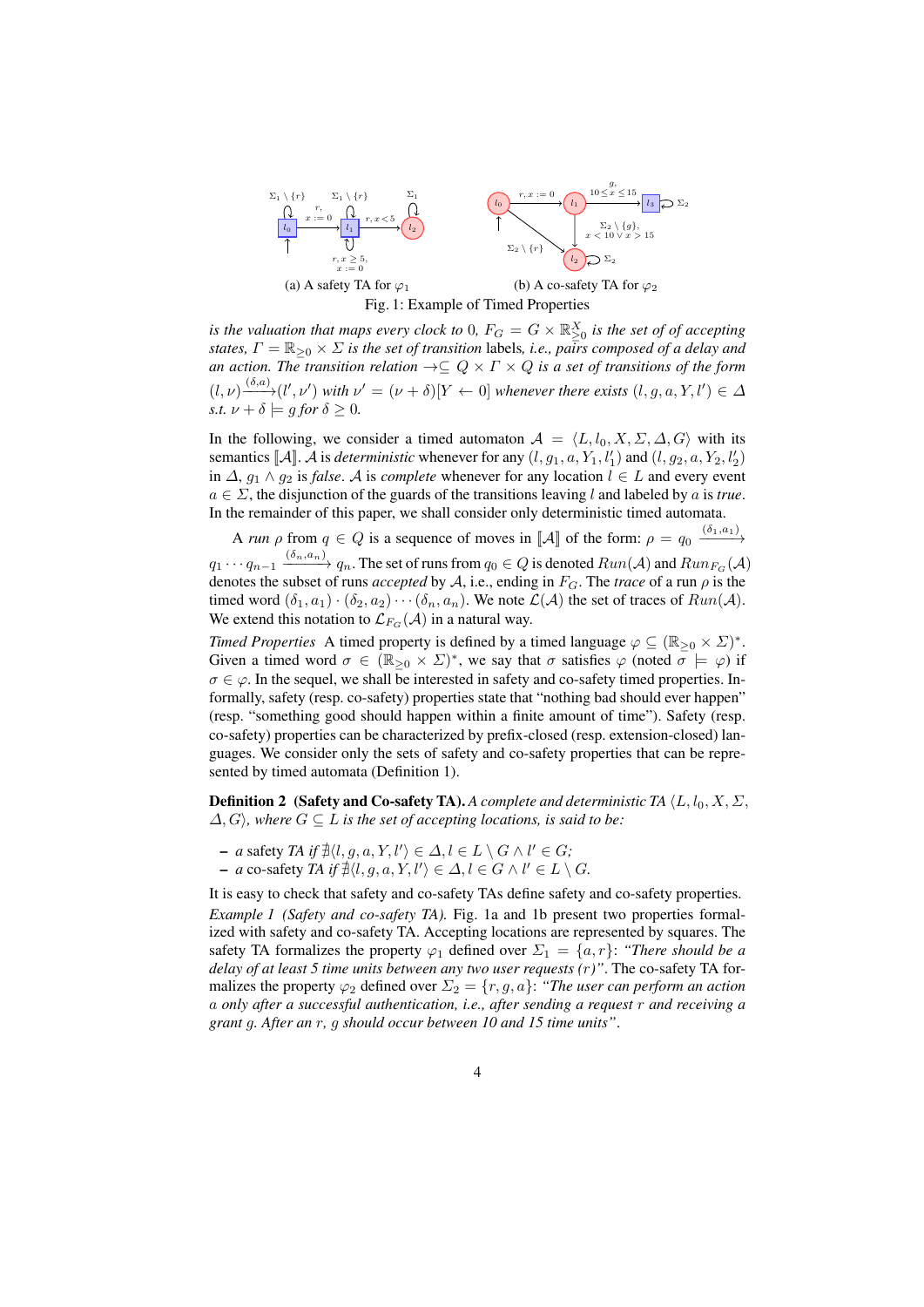# 3 Enforcement Monitoring in a Timed Context

Roughly speaking, both in the timed and untimed settings, the purpose of an enforcement monitor (EM) is to read some (possibly incorrect) input sequence  $\sigma$  produced by a running system (input to the enforcer), and to transform it into an output sequence  $\sigma$  that is correct w.r.t. a property  $\varphi$ , here modeled by a TA. From an abstract point of view, an enforcement monitor realizes an enforcement function  $E$  that transforms timed words into timed words according to global time.

**Definition 3.** For a given property  $\varphi$ , an enforcement function *is a function* E from  $(\mathbb{R}_{\geq 0} \times \Sigma)^* \times \mathbb{R}_{\geq 0}$  *to*  $(\mathbb{R}_{\geq 0} \times \Sigma)^*$ .  $\varphi$ 

An enforcement function E transforms some timed word  $\sigma$  given as input and possibly incorrect w.r.t. the desired property (see Fig. 2). The resulting output  $E(\sigma, t)$ at time  $t$  is a timed word with same actions, but possibly



increased delays between actions so that it satisfies the property. Similar to the untimed setting, additional constraints on  $E(\sigma, t)$ , namely *soundness* and *transparency*, are required on actions. However, in the timed setting, those constraints also depend on both delays between events and the class of the enforced property, as we shall discuss later.

An enforcement function E is realized by an *enforcement monitor* EM. This monitor is equipped with a memory and a set of enforcement operations used to store and dump some timed events to and from the memory, respectively. The memory of an  $EM$ is basically a queue containing a timed word, the received actions with increased delays that have not been released yet. In addition, the  $EM$  also keeps track of the state of the TA modeling the property, satisfaction of the property using a Boolean variable, and some variables indicating the clock values used to count time between input and output events.

The specific operations of the EM are the *Store* operation which stores in memory the received action together with a possibly modified delay; the *Dump* operation which releases the first action from the memory; and the optional *Halt* operation which stops the enforcer, i.e., blocks the input sequence and stops producing outputs. *Off* operation which turns off the enforcer. The *Off* and *Halt* operations can be added for optimization. The *Off* can be used when we observe that the property will be satisfied for any future input events. The *Halt* operation is useful if the property cannot be satisfied anymore.

In the following sections, we will present enforcement monitors for both safety and co-safety properties and analyze constraints on the associated enforcement functions.

# 4 Enforcement of Safety Properties

In this section we focus on the enforcement of a safety property  $\varphi$  specified by a safety automaton  $\mathcal{A} = \langle L, l_0, X, \Sigma, \Delta, G \rangle$  and its associated semantics  $[\![\mathcal{A}]\!] = \langle Q, q_0, \Gamma, \rightarrow, \Gamma \rangle$  $F_G$ ). Without loss of generality, we assume that the set of locations  $L \setminus G$  is reduced to a singleton  ${Bad}$ . Given  $\varphi$ , and a timed word  $\sigma$ , an enforcement function E for  $\varphi$ should satisfy the following soundness, transparency and optimality conditions.

Definition 4 (Soundness, transparency and optimality). Let  $E : (\mathbb{R}_{\geq 0} \times \Sigma)^* \times$  $\mathbb{R}_{\geq 0} \to (\mathbb{R}_{\geq 0} \times \Sigma)^*$  be an enforcement function for a safety property  $\varphi$ . E is: *-* sound *if*  $\forall \sigma \in (\mathbb{R}_{\geq 0} \times \Sigma)^*$ ,  $\forall t \in \mathbb{R}_{\geq 0}$ ,  $E(\sigma, t) \models \varphi$ ;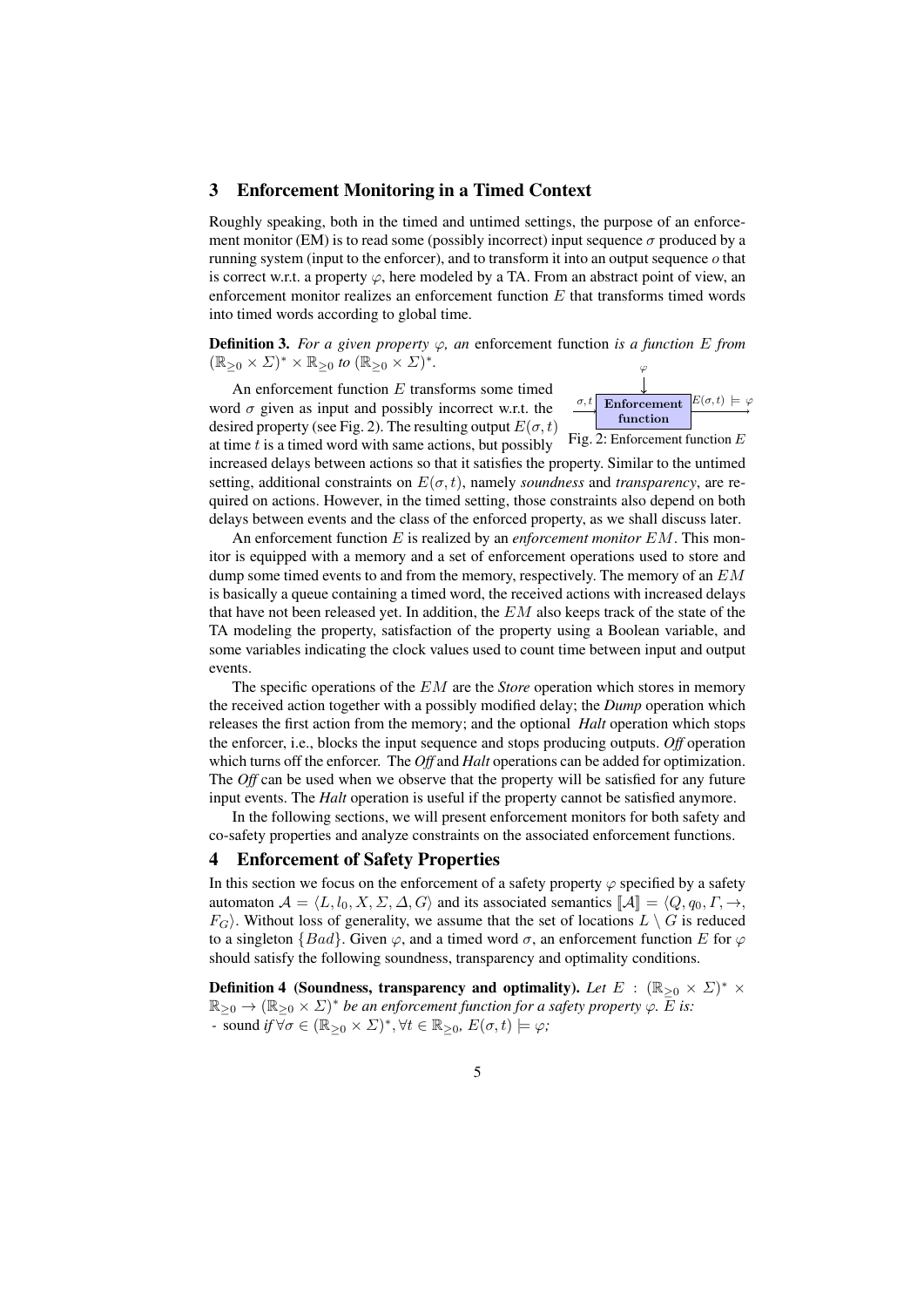*-* transparent *if*  $\forall \sigma \in (\mathbb{R}_{\geq 0} \times \Sigma)^*$ ,  $\forall t \in \mathbb{R}_{\geq 0}$ ,  $E(\sigma, t) \preccurlyeq_d \text{obs}(\sigma, t) \wedge \text{time}(E(\sigma, t)) \leq t$ . *If* E *is both sound and transparent, we say that it is optimal <i>if, for any input*  $\sigma \in$  $(\mathbb{R}_{\geq 0} \times \Sigma)^*$ , at any time  $t \in \mathbb{R}_{\geq 0}$ , the following constraints hold:  $(\mathbf{O} \mathbf{p} \mathbf{1}) \nexists \omega', \omega' \models \varphi \land \omega' \preccurlyeq_d obs(\sigma, t) \land |\omega'| > |E(\sigma, t)|$ 

$$
(Op2) \quad \forall i \in [1, |E(\sigma, t)|], \nexists \delta'' \in \mathbb{R}_{\geq 0}, \, \text{del}(\text{obs}(\sigma, t)(i)) \leq \delta'' \leq \text{del}(E(\sigma, t)(i)) \land E(\sigma, t)_{[\dots i-1]} \cdot (\delta'', \text{act}(E(\sigma, t)(i))) \models \varphi
$$

Soundness means that, at any time  $t$ , the produced timed word should satisfy the property  $\varphi$ . Transparency means that, at any time instant t, the output  $E(\sigma, t)$  delays the input  $obs(\sigma, t)$ : the enforcement function should not modify the order of events, should not reduce the delays between consecutive events, and should not produce outputs faster than inputs. Optimality means that the enforcement function should provide the output as soon as possible. The optimality condition  $(Op1)$  extends the requirement on the output sequences of the enforcement function in the untimed case (cf. [9]): at any time instant t, the output sequence  $E(\sigma, t)$  should be the longest correct timed word delaying the input sequence  $obs(\sigma, t)$ . Here, taking physical time into account, (**Op2**) requires that the input and output sequences are as close as possible w.r.t. physical observation, i.e., every prefix of  $E(\sigma, t)$  has the shortest possible last delay.

We now design an enforcement monitor whose semantics effectively realizes the enforcement function as described Definition 4.

**Definition 5** (Enforcement Monitor for safety). An enforcement monitor for  $\varphi$  is a *transition system*  $EM = \langle C, C_0, \Gamma_{EM}, \hookrightarrow \rangle$  *s.t.:* 

- $-C = (\mathbb{R}_{\geq 0} \times \Sigma)^* \times \mathbb{R}_{\geq 0} \times \mathbb{R}_{\geq 0} \times \mathbb{B} \times Q$  *is the set of configurations;*
- *− the initial configuration is*  $C_0 = \langle \epsilon, 0, 0, \text{tt}, q_0 \rangle \in C$ ;
- $-I_{EM} = ((\mathbb{R}_{\geq 0} \times \Sigma) \cup \{\epsilon\}) \times Op \times ((\mathbb{R}_{\geq 0} \times \Sigma) \cup \{\epsilon\})$  is the input-operation-output *alphabet, where*  $Op = \{\text{store}(\cdot), \text{dump}(\cdot), \text{del}(\cdot)\}\;$
- $\hookrightarrow \subseteq C \times \Gamma_{EM} \times C$  *is the transition relation defined as the smallest relation obtained by the following rules applied in the following order:*
	- *store:*  $\langle \sigma_s, \delta, d, \text{tt}, q \rangle \stackrel{(\delta, a)/\text{store}(\delta', a)/\epsilon}{\hookrightarrow} \langle \sigma_s \cdot (\delta', a), 0, d, (\delta' \neq \infty), q' \rangle$  with:  $\delta' = \text{update}_{s}(q, a, \delta)$ , where  $\text{update}_{s}^{s}$  is the function defined as:

$$
Q \times \Sigma \times \mathbb{R}_{\geq 0} \to \mathbb{R}_{\geq 0}
$$
  
\n
$$
(q, a, \delta) \mapsto \begin{cases} \infty & \text{if } \forall \delta' \in \mathbb{R}_{\geq 0}, \forall q_1 \in Q, (\delta' \geq \delta \land q \stackrel{(\delta', a)}{\to} q_1) \Rightarrow q_1 \notin F_G \\ \min \{ \delta' \in \mathbb{R}_{\geq 0} \mid \exists q_1 \in F_G, q \stackrel{(\delta', a)}{\to} q_1 \land \delta' \geq \delta \} \end{cases}
$$

 $\ast$  *q'* is defined as  $q \stackrel{(\delta',a)}{\rightarrow} q'$  if  $\delta' < ∞$  and  $q' = q$  otherwise;  $\bullet$  dump:  $\langle (\delta, a) \cdot \sigma_s, s, \delta, b, q \rangle \stackrel{\epsilon/\text{dump}(\delta, a)/(\delta, a)}{\hookrightarrow} \langle \sigma_s, s, 0, b, q \rangle \text{ if } \delta \neq \infty;$ • *delay:*  $\langle \sigma_s, s, d, b, q \rangle \stackrel{\epsilon/\text{del}(\delta)/\epsilon}{\hookrightarrow} \langle \sigma_s, s + \delta, d + \delta, b, q \rangle.$ 

<sup>&</sup>lt;sup>5</sup> The update<sub>s</sub> function computes the minimal delay  $\delta' \geq \delta$ , such that the safety-property automaton still remains in an accepting state after processing the action a.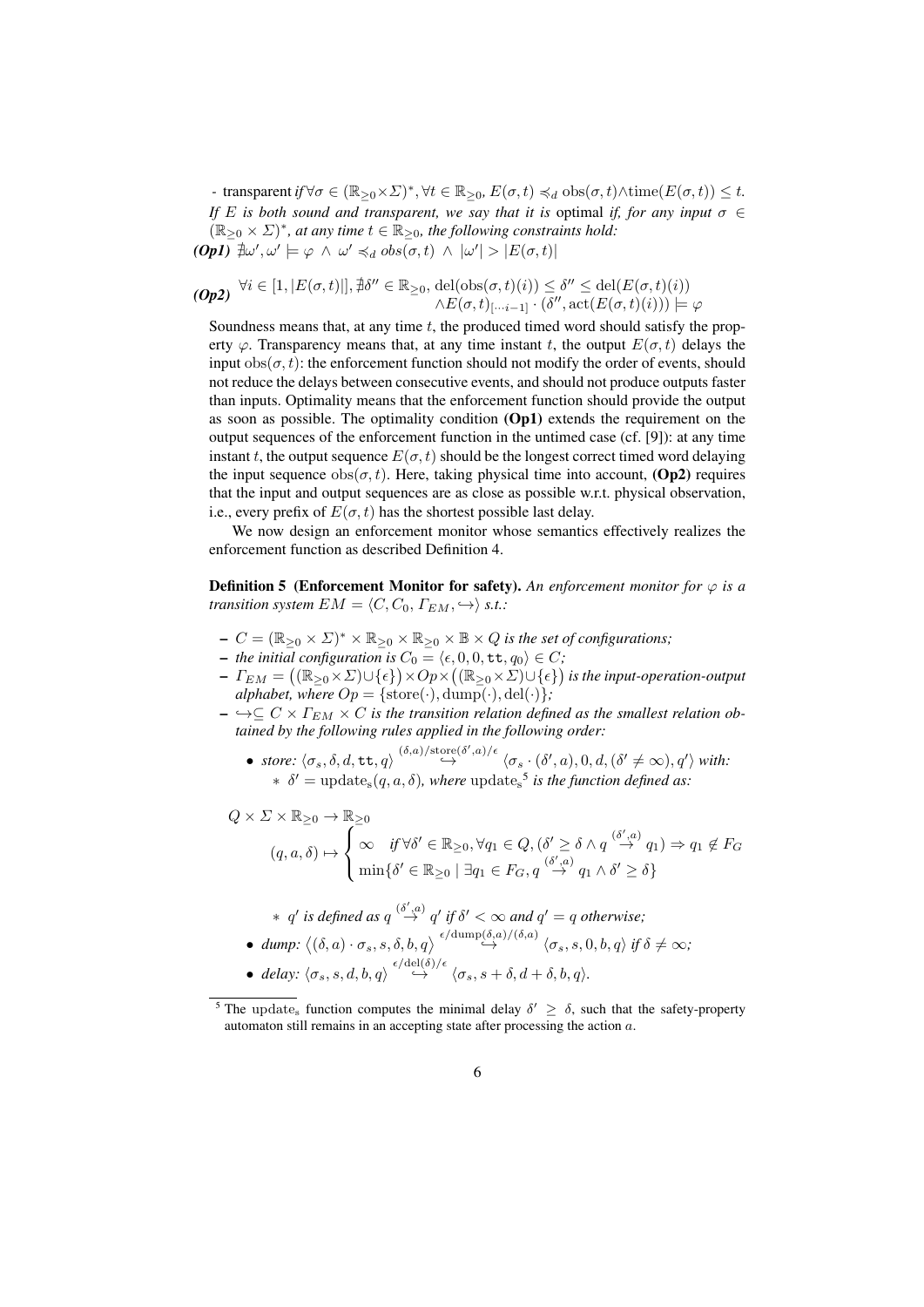A configuration  $\langle \sigma_s, s, d, b, q \rangle$  of the EM consists of the current stored sequence (i.e., the memory content)  $\sigma_s$ , two clock values s and d indicating respectively the time elapsed since the last store and dump operations, a Boolean  $b$  indicating whether the underlying enforced property is satisfied or not on the output sequence, and  $q$  the current state of  $\llbracket A \rrbracket$  reached after processing the sequence already released followed by the timed word in memory. Regarding its alphabet, in the input (resp. output) sequence, the EM either lets time elapse and no event is read or released, or reads and stores (resp. dumps and releases) a symbol event after some delays. Semantics rules can be understood as follows:

- The *store* rule is executed upon the reception of an event  $(\delta, a)$ . The timed event  $(\delta', a)$  is appended to the memory content, where  $\delta'$  is the minimal delay that has to be waited so that the property remains satisfied – if such a delay exists. The value of s is then reinitialized to 0. If a delay can be found through the update<sub>s</sub> function, q is updated to the state that will be reached by appending the timed event  $(\delta', a)$  to the output sequence concatenated with the contents of the memory, and  $b$  remains tt and becomes ff otherwise.
- $-$  The *dump* rule is executed when the value of d is equal to the delay of the first timed event in the memory. The value of  $d$  is then reinitialized to 0. The first event in memory is suppressed (and released from the enforcer). Other elements of the configuration remain unchanged.
- The *delay* rule adds the time elapsed  $\delta$  to the current values of s and d when no store nor dump operation is possible.

*Remark 1.* The model of enforcement monitor presented in Definition 5 can be easily extended by relaxing two hypothesis: in the *store* rule, we check whether there is a delay greater than  $\delta$  allowing the output sequence to stay in the accepting states of the property  $(\delta' = \infty)$ . Of course, this condition can be adapted to a given time bound in  $\mathbb{R}_{\geq 0}$ . More complex conditions are also possible according to some desired quality of service. Similarly, processing input and output actions is assumed to be done in zero time. Some delay (either fixed or depending on additional parameters) can be considered for this action by modifying the *store* rule.

We define the language of runs of an enforcement monitor  $EM$ :

$$
\mathcal{L}(EM) \subseteq (\Gamma_{EM})^* = \left( \left( (\mathbb{R}_{\geq 0} \times \Sigma) \cup \{\epsilon\} \right) \times Op \times \left( (\mathbb{R}_{\geq 0} \times \Sigma) \cup \{\epsilon\} \right) \right)^*
$$

It is worth noticing that enforcement monitors are deterministic. Hence, given  $\sigma \in$  $(\mathbb{R}_{\geq 0} \times \Sigma)^*$  and  $t \in \mathbb{R}_{\geq 0}$ , let  $w \in \mathcal{L}(EM)$  be the unique maximal sequence such that

$$
\Pi_{\epsilon}\Big(\bigodot_{i\in[1,|w|]}(\Pi_1(w(i)))\Big) = \text{obs}(\sigma,t),
$$

where  $\Pi_{\epsilon}$  is the projection that erases  $\epsilon$  from words in  $((\mathbb{R}_{\geq 0} \times \Sigma) \cup \{\epsilon\})^*$ . Now, we define the enforcement function  $E$  associated to EM as

$$
\forall \sigma \in (\mathbb{R}_{\geq 0} \times \Sigma)^*, \ \forall t \in \mathbb{R}_{\geq 0}, \ E(\sigma, t) = \Pi_{\epsilon} \Big( \bigodot_{i \in [1, |w|]} (\Pi_3(w(i))) \Big) \tag{1}
$$

**Proposition 1.** Given an enforcement monitor EM for a safety property  $\varphi$  and E de*fined as in Eq. (1),* E *verifies the soundness, transparency and optimality conditions of Definition 4.*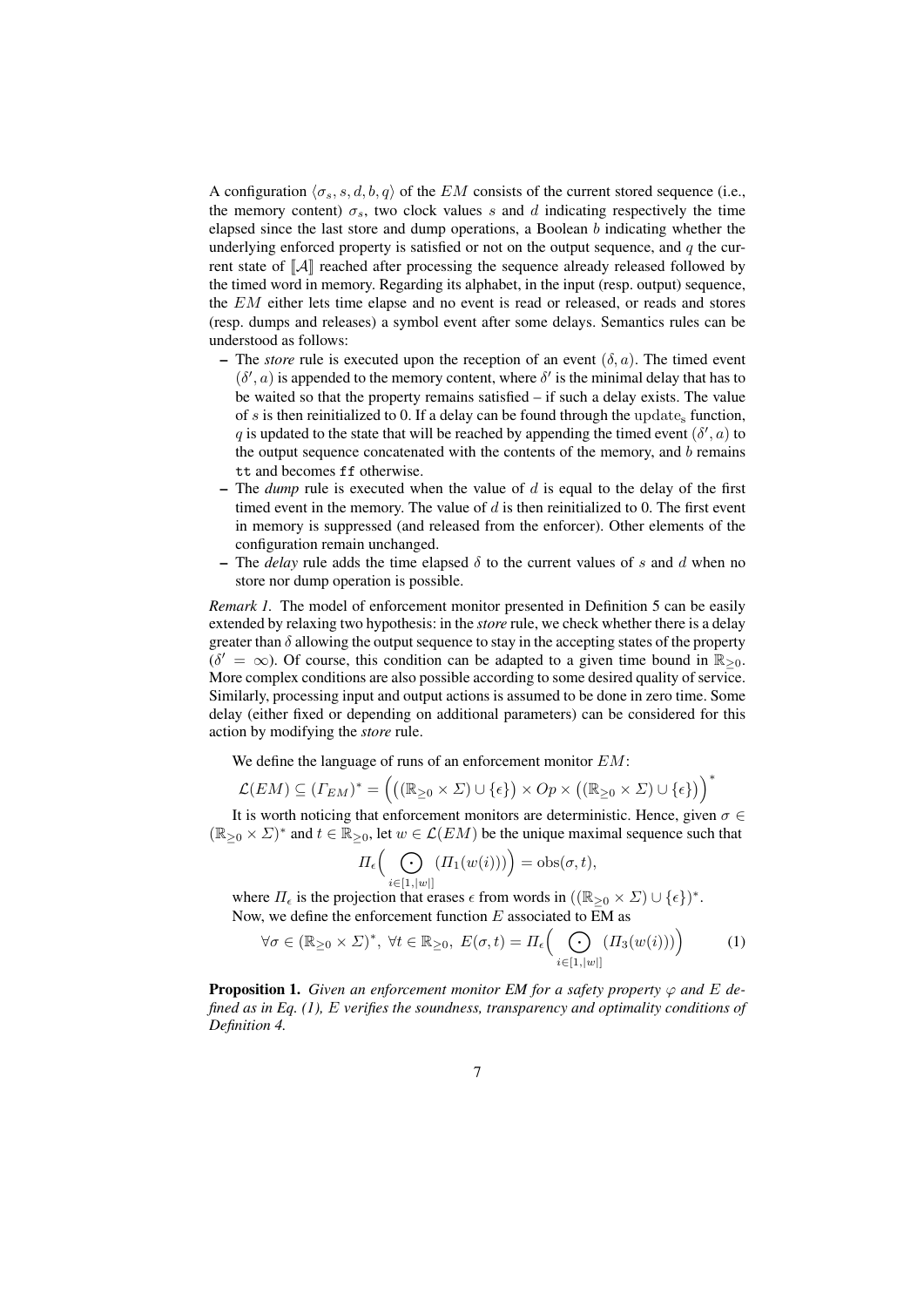|       |                                                                                       | $t = 0 \quad \epsilon/(\epsilon, 0, 0, \text{tt}, ) / (1, a) \cdot (3, r) \cdot (1, r) \quad \rightarrow (1, a) \cdot (3, r) / (\epsilon, 0, 0, \text{tt}, $ |
|-------|---------------------------------------------------------------------------------------|--------------------------------------------------------------------------------------------------------------------------------------------------------------|
|       | del(1)                                                                                | $\text{del}(1)$                                                                                                                                              |
|       | $t = 1 \quad \epsilon/(\epsilon, 1, 1, \text{tt}, )/(1, a) \cdot (3, r) \cdot (1, r)$ | $(1,a) \cdot (3,r)/(\epsilon,1,1,\text{tt},\langle l_1,1 \rangle)/((1,r))$ $t=5$                                                                             |
|       | store                                                                                 | .store                                                                                                                                                       |
| $t=1$ | $\epsilon/((1, a), 0, 1, \mathtt{tt}, )/(3, r) \cdot (1, r)$                          | $(1,a) \cdot (3,r)/((5,r),0,1,\texttt{tt},< l_1,0>)/\epsilon$ $t=5$                                                                                          |
|       | dump                                                                                  | $\text{del}(4)$                                                                                                                                              |
| $t=1$ | $(1, a)/(\epsilon, 0, 0, \text{tt}, )/(3, r) \cdot (1, r)$                            | $(1,a) \cdot (3,r)/((5,r), 4, 5, \text{tt}, )/\epsilon$ $t=9$                                                                                                |
|       | $\lfloor$ del(3)                                                                      | $\,\,\mathrm{l}$ dump                                                                                                                                        |
| $t=4$ | $(1,a)/(\epsilon,3,3,\texttt{tt},)/(3,r)\cdot(1,r)$                                   | $(1,a) \cdot (3,r) \cdot (5,r)/(\epsilon, 4, 0, \text{tt}, )/\epsilon t = 9$                                                                                 |
|       | $\mathsf{L}$ store                                                                    | dump                                                                                                                                                         |
| $t=4$ | $(1, a)/((3, r), 0, 3, \mathtt{tt}, )/(1, r)$                                         |                                                                                                                                                              |

#### Fig. 3: Enforcer configuration evolution

*Example 2.* Let us illustrate how these rules are applied to enforce  $\varphi_1$  (represented by the TA in Fig. 1a with  $\Sigma_1 = \{a, r\}$ ). Let us consider the input timed word  $\sigma =$  $(1, a) \cdot (3, r) \cdot (1, r)$ . Figure 3 shows how successive rules are applied and the evolution of the configurations of the  $EM$ . The variable t describes global time. The input is represented on the right-hand (resp. left-hand) side of the configuration.

#### 5 Enforcement of Co-safety Properties

Let us now focus on the enforcement of co-safety properties. We assume a co-safety property  $\varphi$  specified by a co-safety timed automaton  $\mathcal{A} = \langle L, l_0, X, \Sigma, \Delta, G \rangle$  and its associated semantics  $\|\mathcal{A}\| = \langle Q, q_0, \Gamma, \to, F_G \rangle$ . An enforcer function E for a co-safety property  $\varphi$  should satisfy new soundness, transparency and optimality conditions.

Before defining those constraints, the notion of a sequence delaying another has to be modified in the context of co-safety properties. Let  $\sigma, \sigma' \in (\mathbb{R}_{\geq 0} \times \Sigma)^*$  be two timed sequences, we note  $\sigma' \preccurlyeq_c \sigma$  for  $\Pi_{\Sigma}(\sigma') = \Pi_{\Sigma}(\sigma) \wedge \forall i \leq |\sigma'|, \overline{\text{del}}(\sigma'(i)) \geq \text{del}(\sigma(i)).$ This order between timed words shall be used in the transparency and optimality conditions below to constrain the sequences produced by an enforcer. We define  $\gamma(\sigma) \stackrel{\text{def}}{=}$  $\{\sigma' \preccurlyeq_c \sigma \mid \sigma' \models \varphi\}$ , the set of sequences delaying  $\sigma$  and satisfying the property  $\varphi$  and  $\gamma_t(\sigma) \stackrel{\text{def}}{=} {\{\rm time}(\sigma') \mid \sigma' \in \gamma(\sigma)\}$  the set of sums of delays of these sequences.

Definition 6 (Soundness, transparency, optimality). *An enforcement function* E :  $(\mathbb{R}_{\geq 0} \times \Sigma)^* \times \mathbb{R}_{\geq 0} \to (\mathbb{R}_{\geq 0} \times \Sigma)^*$  *for a co-safety property*  $\varphi$  *is*  $\lambda$ *-* sound if  $\forall \sigma \in (\overline{\mathbb{R}}_{\geq 0} \times \Sigma)^{\overline{*}}$ ,  $\forall t \in \mathbb{R}_{\geq 0}$ ,  $E(\sigma, t) \neq \epsilon \Rightarrow (\exists t' \geq t, E(\sigma, t') \models \varphi)$ . *- transparent if*  $\forall \sigma \in (\mathbb{R}_{\geq 0} \times \Sigma)^*, \forall t \in \mathbb{R}_{\geq 0}, E(\sigma, t) \neq \epsilon \Rightarrow (\exists t' \geq t,$ 

 $E(\sigma, t') \preccurlyeq_c \text{obs}(\sigma, t)$ ).

*If*  $E$  *is sound and transparent, it is optimal if for any input*  $\sigma \in (\mathbb{R}_{\geq 0} \times \Sigma)^*$ *, at any time*  $t \in \mathbb{R}_{\geq 0}$ *, the following constraints hold:* 

**(Op1)**  $\gamma(\text{obs}(\sigma, t)) \neq \emptyset \land \forall t' < t, \gamma(\text{obs}(\sigma, t') = \emptyset) \Rightarrow$  $(\exists t' \geq t, |E(\sigma, t')| = |obs(\sigma, t)| \wedge t' = t + time(E(\sigma, t')));$ **(Op2)**  $E(\sigma, t) \neq \epsilon \Rightarrow (1) \wedge (2)$ *, where* 

*let*  $E(\sigma, t)$ <sub>[…n]</sub> *be the smallest prefix of*  $E(\sigma, t)$  *s.t.*  $E(\sigma, t)$ <sub>[…n]</sub>  $\models \varphi$  *in* 

*(1)*  $\exists (\delta'_1, \ldots, \delta'_n), \sum^n$  $\sum_{i=1}^n {\delta_i}' \leq \sum_{i=1}^n$  $i=1$  $del(E(\sigma,t)(i))$  $\land \bigodot_{i \in [1,n]} (\delta_i', \text{act}((\sigma(i)))) \models \varphi \land \forall i \in [1,n], \text{del}(\sigma(i)) \leq \delta_i'$ (2)  $E(\sigma, t) \models \varphi \Rightarrow (E(\sigma, t) = E(\sigma, t)_{\lceil \cdots n \rceil} \cdot \text{obs}(\sigma, t)_{\lceil n+1 \cdots \rceil E(\sigma, t) \rceil})$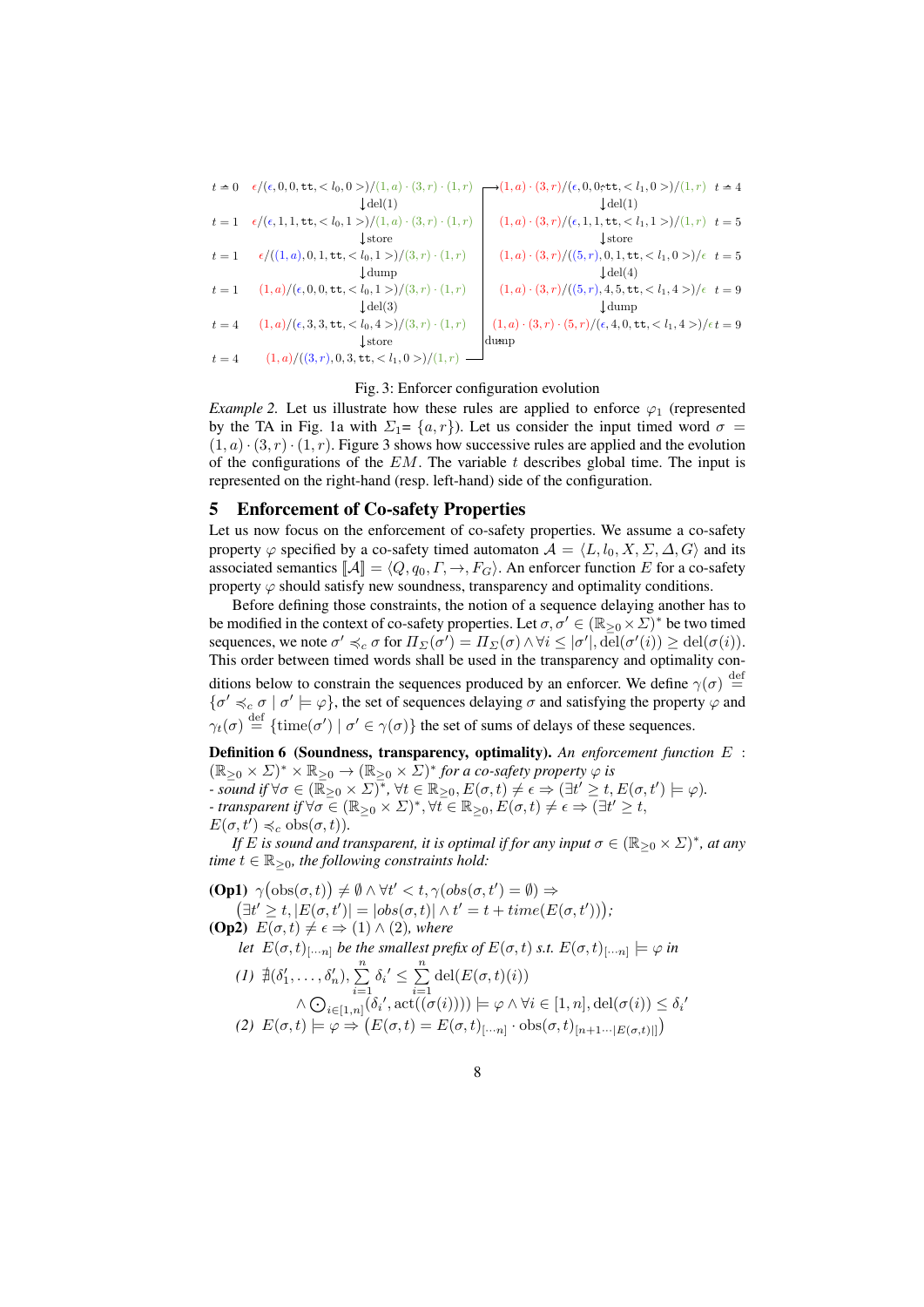Soundness means that if a timed word is released by the enforcement function, in the future, the output timed word of the enforcement function should satisfy the property  $\varphi$ . <sup>6</sup> Transparency means that the enforcement function should not change the order of events, and the delay between any two consecutive events cannot be reduced.

Optimality means that the output is produced as soon as possible: Op1 means that if t is the first time instant at which there is a timed word that delays  $obs(\sigma, t)$ and satisfies  $\varphi$ , then, in the future at time  $t' = t + \text{time}(E(\sigma, t'))$ , the enforcement monitor should have output exactly all the observed events until time  $t$ .  $Op2-1$  means that if  $E(\sigma, t) \neq \epsilon$  is released by the enforcement function, for the smallest prefix  $E(\sigma,t)_{[...n]}$  that satisfies  $\varphi$ , the total amount of time spent to trigger  $E(\sigma,t)_{[...n]}$  should be minimal. Op2-2 means that the delay between the remaining actions  $\cos(\sigma, t)_{[n+1\cdots]}$ (i.e., when the property is satisfied) should not be changed. Similarly to safety properties, we expect the enforcement function to minimally alter the initial sequence: after correcting an incorrect prefix, the remainder of the sequence should be the same for events and delays between them.

Before presenting the definition of enforcement monitor, we introduce update<sub>c</sub> as a function from  $(\mathbb{R}_{\geq 0} \times \Sigma)^+ \to \mathbb{R}_{\geq 0}^+ \times \mathbb{B}$  such that for  $\sigma \in (\mathbb{R}_{\geq 0} \times \Sigma)^+$ 

$$
\text{update}_{\text{c}}(\sigma) \stackrel{\text{def}}{=} \begin{cases} ((\delta_1, \ldots, \delta_{|\sigma|}), \text{tr}) \text{ s.t. } \sum_{i=1}^{|\sigma|} \delta_i = \min\{\gamma_t(\sigma)\}, \text{ if } \gamma(\sigma) \neq \emptyset \\ ((\text{del}(\sigma(1)), \ldots, \text{del}(\sigma(|\sigma|))), \text{tf}), \text{otherwise} \end{cases}
$$

Definition 7 (Enforcement Monitor for co-safety properties). *An enforcement monitor* EM for  $\varphi$  *is a transition system*  $\langle C, C_0, \Gamma, \hookrightarrow \rangle$  *s.t.:* 

- $C = (\mathbb{R}_{\geq 0} \times \Sigma)^* \times \mathbb{R}_{\geq 0} \times \mathbb{R}_{\geq 0} \times \mathbb{B}$  *is the set of configurations and the initial configuration is*  $C_0 = \langle \varepsilon, 0, 0, \mathbf{f} \mathbf{f} \rangle \in C$ ;
- $-\Gamma_{EM} = (\mathbb{R}_{\geq 0} \times \Sigma) \times Op \times (\mathbb{R}_{\geq 0} \times \Sigma)$  *is the "input-operation-output" alphabet,*  $where \, Op = \{\text{store-}\overline{\varphi}(\cdot), \text{store-}\varphi_{\text{init}}(\cdot), \text{store-}\varphi(\cdot), \text{dump}(\cdot), \text{delay}(\cdot)\}\;$
- $\hookrightarrow \subseteq C \times \Gamma_{EM} \times C$  *is the transition relation defined as the smallest relation obtained by the following rules applied with the priority order below:*
	- *1.* store- $\overline{\varphi}$ :  $\langle \sigma_s, \delta, d, \mathbf{ff} \rangle \stackrel{(\delta,a)/\text{store}-\overline{\varphi}(\delta,a)/\epsilon}{\hookrightarrow} \langle \sigma_s \cdot (\delta, a), 0, d, \mathbf{ff} \rangle$  $if \varPi_2 \big( \mathrm{update_c}(\sigma_s \cdot (\delta,a)) \big) = \mathtt{ff}$
	- $2. \ \mathrm{store}\text{-}\varphi_{\mathrm{init}}\colon \langle\sigma_s,\delta,d,\mathtt{ff}\rangle \stackrel{(\delta,a)/\mathrm{store}-\varphi_{\mathrm{init}}(\delta',a)/\epsilon}{\hookrightarrow} \langle\sigma'_s,0,0,\mathtt{tt}\rangle$  $if \, \Pi_2 \big( \mathrm{update}_c(\sigma_s \cdot (\delta,a)) \big) = \mathtt{tt} \; with$

• 
$$
\delta' = \Pi_1 \big( \text{update}_c(\sigma_s \cdot (\delta, a)) \big)
$$

- $\sigma'_{s} = \bigodot_{i \in [1, |\sigma_{s}|]} (H_{i}(\delta'), \text{act}(\sigma_{s}(i))) \cdot (\delta'_{|\sigma_{s}|+1}, a)$
- 3. store- $\varphi$ :  $\langle \sigma_s, \delta, d, \texttt{tt} \rangle \stackrel{(\delta, a)/\text{store}-\varphi(\delta, a)/\epsilon}{\hookrightarrow} \langle \sigma_s \cdot (\delta, a), 0, d, \texttt{tt} \rangle$
- $4.~\textit{dump: } \big\langle (\delta,a)\cdot\sigma_s, s, \delta, \texttt{tt} \big\rangle \overset{\epsilon/\text{dump}(\delta,a)/(\delta,a)}{\hookrightarrow} \langle \sigma_s, s, 0, \texttt{tt} \rangle$

<sup>5.</sup> *delay:*  $\langle \sigma_s, s, d, b \rangle \stackrel{\epsilon/ \text{delay}(\delta)/\epsilon}{\hookrightarrow} \langle \sigma_s, s + \delta, d + \delta, b \rangle.$ 

<sup>&</sup>lt;sup>6</sup> As usual in runtime enforcement, either it is assumed that the empty sequence  $\epsilon$  does belong to the property or the soundness constraint does not take  $\epsilon$  into account.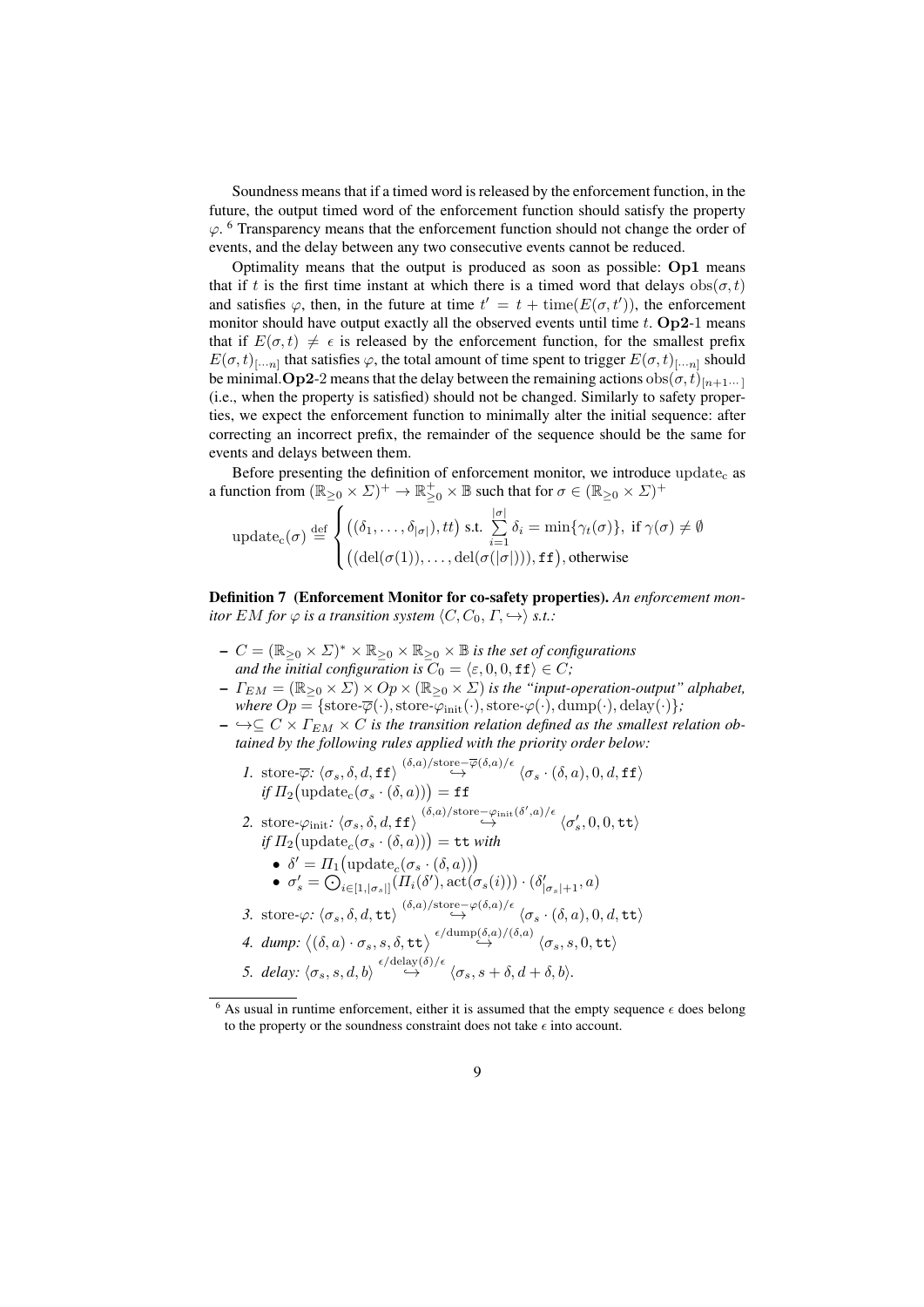$$
t = 0 \epsilon/(\epsilon, 0, 0, \text{ff})/(1, r) \cdot (8, g) \cdot (5, a)
$$
\n
$$
t = 1 \epsilon/(\epsilon, 1, 1, \text{ff})/(1, r) \cdot (8, g) \cdot (5, a)
$$
\n
$$
t = 1 \epsilon/((1, r), 0, 1, \text{ff})/(8, g) \cdot (5, a)
$$
\n
$$
t = 9 \epsilon/((1, r), 8, 9, \text{ff})/(8, g) \cdot (5, a)
$$
\n
$$
t = 9 \epsilon/((1, r) \cdot (10, g), 0, 0, \text{tt})/(5, a)
$$
\n
$$
t = 10 \epsilon/((1, r) \cdot (10, g), 1, 1, \text{tt})/(5, a)
$$
\n
$$
t = 10 \epsilon/((1, r) \cdot (10, g), 1, 1, \text{tt})/(5, a)
$$
\n
$$
t = 10 \epsilon/((1, r) \cdot (10, g), 1, 1, \text{tt})/(5, a)
$$
\n
$$
t = 10 \epsilon/((1, r) \cdot (10, g), 1, 0, \text{tt})/(5, a)
$$
\n
$$
t = 10 \epsilon/((1, r) \cdot (10, g), 1, 0, \text{tt})/(5, a)
$$
\n
$$
t = 10 \epsilon/((1, r) \cdot (10, g), 1, 0, \text{tt})/(5, a)
$$
\n
$$
t = 10 \epsilon/((1, r) \cdot (10, g), 1, 0, \text{tt})/(5, a)
$$
\n
$$
t = 10 \epsilon/((1, r) \cdot (10, g), 1, 0, \text{tt})/(5, a)
$$
\n
$$
t = 10 \epsilon/((1, r) \cdot (10, g), 1, 0, \text{tt})/(5, a)
$$
\n
$$
t = 10 \epsilon/((1, r) \cdot (10, g), 1, 0, \text{tt})/(5, a)
$$
\n
$$
t = 10 \epsilon/((1, r) \cdot (10, g), 1, 0, \text{tt})/(5, a)
$$
\n
$$
t = 10 \epsilon/((1, r) \cdot (10, g),
$$

Fig. 4: Enforcer configuration evolution

The EM either lets time elapse when no event is read or released as output, or reads and stores (resp. dumps and outputs) an event after some delay. Semantic rules can be understood as follows:

- Upon reception of an event  $(\delta, a)$ , one of the three store rules is executed. The rule store- $\overline{\varphi}$  is executed if b ff and the property still remains unsatisfied after this new event (i.e., when the update<sub>c</sub> function returns ff). If the update<sub>c</sub> function returns tt (indicating that the  $\varphi$  can now be satisfied), then the rule store- $\varphi$ <sub>init</sub> is executed. When executing this rule,  $d$  is reset to 0, indicating that the enforcer can start outputting events. The rule store- $\varphi$  is executed if the Boolean in the current configuration is tt, which indicates that the property is already satisfied by the inputs received earlier. So, in this case, it is not necessary to invoke the update<sub>c</sub> function, and the event  $(\delta, a)$  is appended to the memory.
- The *dump* rule is similar to the one of the enforcement of safety properties except that we wait that the Boolean indicating property satisfaction becomes tt.
- The *delay* rule adds the time elapsed to the current clock values s and d.

Note that, in this case, time measured in output starts elapsing upon property satisfaction by the memory content (contrarily to the safety case, where it starts with the enforcer).

As was the case in the previous section, from  $EM$ , we can define an enforcement function  $E$  as in Eq. (1), such that the following proposition holds:

Proposition 2. Given an enforcement monitor EM for a co-safety property and E de*fined as in Eq (1),* E *is sound, transparent and optimal as per Definition 6.*

*Example 3.* Let us illustrate how these rules are applied to enforce  $\varphi_2$  (Fig. 1b), with  $\Sigma_2 = \{r, g, a\}$ . Let us consider the input timed word  $\sigma = (1, r) \cdot (8, g) \cdot (5, a)$ . Figure 4 shows how semantic rules are applied, and the evolution of the configurations of the EM. The input is shown on the right of the configuration, and the output is presented on the left. The variable t describes global time. The resulting output is  $E(\sigma) = (1, r) \cdot$  $(10, g) \cdot (5, a)$ , which satisfies the property  $\varphi$  presented in Fig. 1b.

# 6 Implementation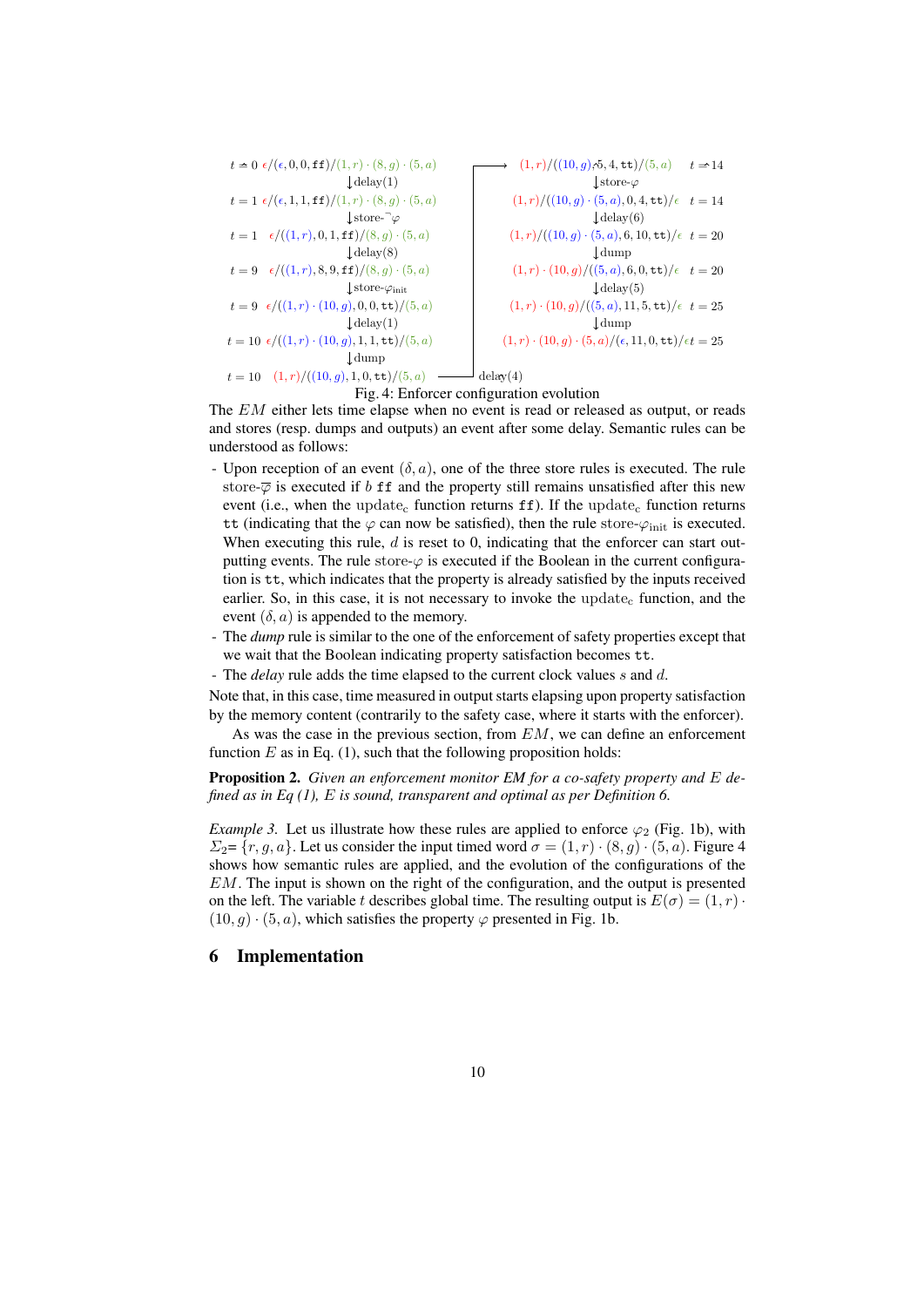

 $\sigma, t$  Store  $\Box$  E( $\sigma, t$ ) enforcement monitors can be implemented. As Let us now provide the algorithms showing how shown in Fig. 5, the implementation of an enforcement monitor (EM) consists of two processes running concurrently (Store and Dump) and a

memory. The Store process models the store rules. The memory contains the timed words  $\sigma_s$ . The Dump process reads events stored in the memory and releases them as output after the required amount of time. To define the enforcement monitors, the following algorithms assume a TA  $A = \langle L, l_0, X, \Sigma, \Delta, G \rangle$ .

|                                                                                                                                                                                                                             | <b>Algorithm 2 StoreProcess</b> safety                                                                                                                                                                                                                                                                                                                                                                                  |  |  |  |  |
|-----------------------------------------------------------------------------------------------------------------------------------------------------------------------------------------------------------------------------|-------------------------------------------------------------------------------------------------------------------------------------------------------------------------------------------------------------------------------------------------------------------------------------------------------------------------------------------------------------------------------------------------------------------------|--|--|--|--|
| <b>Algorithm 1 DumpProcess</b> safety<br>$d \leftarrow 0$<br>while tt do<br>await $( \sigma_s  \geq 1)$<br>$(\delta, a) \leftarrow$ dequeue $(\sigma_s)$<br>wait $(\delta - d)$<br>dump(a)<br>$d \leftarrow 0$<br>end while | $(l, X) \leftarrow (l_0, [X \leftarrow 0])$<br>while tt do<br>$(\delta, a) \leftarrow$ await event<br><b>if</b> $(\text{post}(l, X, a, \delta) \notin G)$ then<br>$\delta' \leftarrow \text{update}(l, X, a, \delta)$<br>if $\delta' = \infty$ then<br>terminate StoreProcess<br>end if<br>else<br>$\delta' \leftarrow \delta$<br>end if<br>$(l, X) \leftarrow \text{post}(l, a, X, \delta')$<br>enqueue $(\delta', a)$ |  |  |  |  |
|                                                                                                                                                                                                                             | end while<br>Algorithm 4 StoreProcess <sub>co-safety</sub>                                                                                                                                                                                                                                                                                                                                                              |  |  |  |  |
| Algorithm 3 DumpProcess <sub>co-safety</sub>                                                                                                                                                                                | $qoalReached \leftarrow \texttt{ff}$<br>while tt do                                                                                                                                                                                                                                                                                                                                                                     |  |  |  |  |
| await startDump                                                                                                                                                                                                             | $(\delta, a) \leftarrow$ await (event)                                                                                                                                                                                                                                                                                                                                                                                  |  |  |  |  |
| $d \leftarrow 0$                                                                                                                                                                                                            | enqueue $(\delta, a)$                                                                                                                                                                                                                                                                                                                                                                                                   |  |  |  |  |
| while tt do                                                                                                                                                                                                                 | if $goalReached = \texttt{ff}$ then                                                                                                                                                                                                                                                                                                                                                                                     |  |  |  |  |
| await $( \sigma_s  \geq 1)$                                                                                                                                                                                                 | $(newDelays, R) \leftarrow update_c(\sigma_s)$                                                                                                                                                                                                                                                                                                                                                                          |  |  |  |  |
| $(\delta, a) \leftarrow$ dequeue $(\sigma_s)$                                                                                                                                                                               | if $R = \text{tt}$ then                                                                                                                                                                                                                                                                                                                                                                                                 |  |  |  |  |
| wait $(\delta - d)$                                                                                                                                                                                                         | modify delays                                                                                                                                                                                                                                                                                                                                                                                                           |  |  |  |  |
| dump(a)                                                                                                                                                                                                                     | $qoalReached \leftarrow \mathtt{tt}$                                                                                                                                                                                                                                                                                                                                                                                    |  |  |  |  |
| $d \leftarrow 0$                                                                                                                                                                                                            | notify (startDump)                                                                                                                                                                                                                                                                                                                                                                                                      |  |  |  |  |
| end while                                                                                                                                                                                                                   | end if                                                                                                                                                                                                                                                                                                                                                                                                                  |  |  |  |  |
|                                                                                                                                                                                                                             | end if                                                                                                                                                                                                                                                                                                                                                                                                                  |  |  |  |  |
|                                                                                                                                                                                                                             | end while                                                                                                                                                                                                                                                                                                                                                                                                               |  |  |  |  |

We now describe these processes for safety properties.

- The DumpProcess<sub>safety</sub> algorithm (see Algorithm 1) is an infinite loop that scrutinizes the memory and proceeds as follows: Initially,  $d$  is set to 0. If the memory is empty  $(|\sigma_s| = 0)$ , it waits until a new element  $(\delta, a)$  is stored in memory, otherwise it proceeds with the first element in memory. Meanwhile, d keeps track of the time elapsed since the last dump operation. The DumpProcess<sub>safety</sub> waits for  $(\delta - d)$  time units before releasing the action  $a$  and resets  $d$ .
- The StoreProcess<sub>safety</sub> algorithm (see Algorithm 2) is an infinite loop that scrutinizes the system for input events. It proceeds as follows. Let  $(l, X)$  be the state of the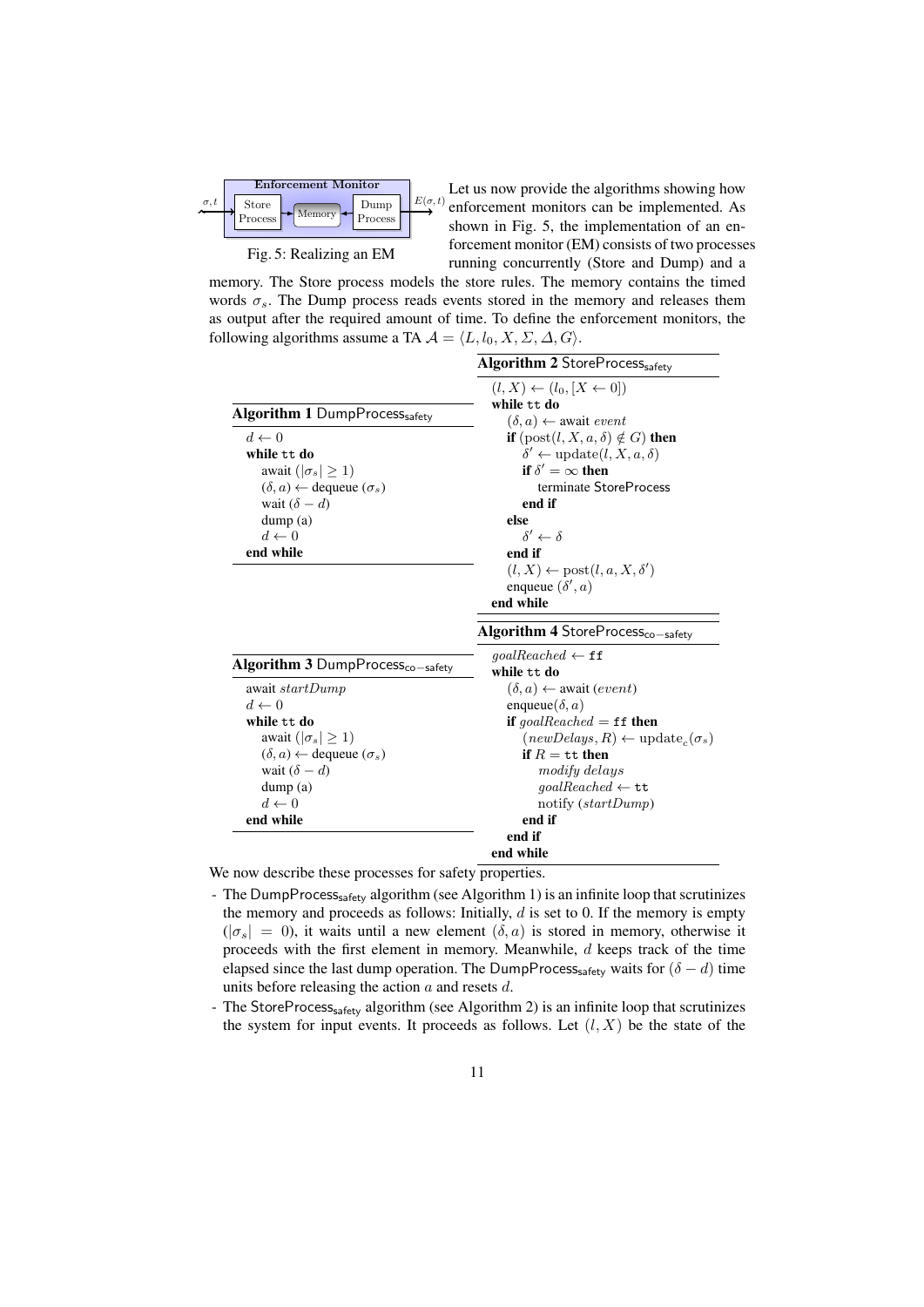property automaton, where  $l$  represents the location and  $X$  is the current clock values initialized to  $(l_0, 0)$ . The function post takes a state of the property automaton  $(l, X)$ , an event  $(\delta, a)$ , and computes the state reached by the property automaton. The update function computes a new delay  $\delta'$  such that the property automaton will reach an accepting state in an optimal way by triggering  $(\delta', a)$ .

We now describe these processes for co-safety properties.

- The DumpProcess<sub>co−safety</sub> algorithm for co-safety properties (see Algorithm 3) resembles the one of the safety case. The only difference is that the infinite loop starts only after receiving the  $startDump$  notification from the StoreProcess<sub>co−safety</sub>.
- In the StoreProcess<sub>co−safety</sub> algorithm (see Algorithm 4), goalReached is a Boolean, used to indicate if the goal location is visited by the input events which were already processed. It is initialized to  $\mathbf{ff}$ . The update<sub>c</sub> function takes all events stored in the enforcer memory, and returns new delays and if the goal location is reachable. startDump is a notification message sent to the DumpProcess<sub>co−safety</sub>, to indicate that it can start dumping the events stored in the memory. Note that the update<sub>c</sub> can be easily implemented using the optimal path routine of UPPAAL.

# 7 Evaluation

Enforcement monitors for safety and co-safety properties, based on the algorithms presented in the previous section, have been implemented in prototype tool of 500 LOC using Python. The tool also uses UPPAAL [12] as a library to implement the update function and the pyuppaal library to parse UPPAAL models written in XML.

We present some performance evaluation on a simulated system where the input timed trace is generated. As described in Sec. 6, enforcement monitors for safety and co-safety properties are implemented by two concurrent processes. The TA representing the property is a UPPAAL model, and is an input to the enforcement monitor. The UPPAAL model also contains another automaton representing the sequence of events received by the enforcement monitor. The update function of the StoreProcess uses UPPAAL. Experiments were conducted on an Intel Core i7-2720QM at 2.20GHz CPU, and 4 GB RAM running on Ubuntu 12.04 LTS. Note that the implementation is a prototype, and there is still scope for improving the performance.

Results of the performance analysis of our running example properties are presented in Tables 1a and 1b. The values are presented in seconds. Average values are computed over multiple runs. The length of the input trace is denoted by  $|tr|$ . The entry t\_tr represents the time taken by the system simulator process to generate the trace. The entry t\_update (resp. t\_Post) indicates the time taken for one call to the update (resp. post) function when the last event of the input trace is received. The entry t\_EM presents the total time from the start of the simulation until the last event is dumped by the enforcer. The throughput shows how many events can be processed by the enforcer ( $|\text{tr}|/t \text{ }EM$ ).

We observe that the throughput decreases with the length of the input trace. This unexpected behavior stems from the external invocation of UPPAAL to realize post and update functions. Indeed, after each event, the length of the automaton representing the trace grows, and, as indicated in Table 1a, the time taken by update and post functions also increases, unnecessarily starting the computation from the initial location each time an event is received. Future implementations will avoid this by realizing the post and update functions online from the current state. Performance and throughput shall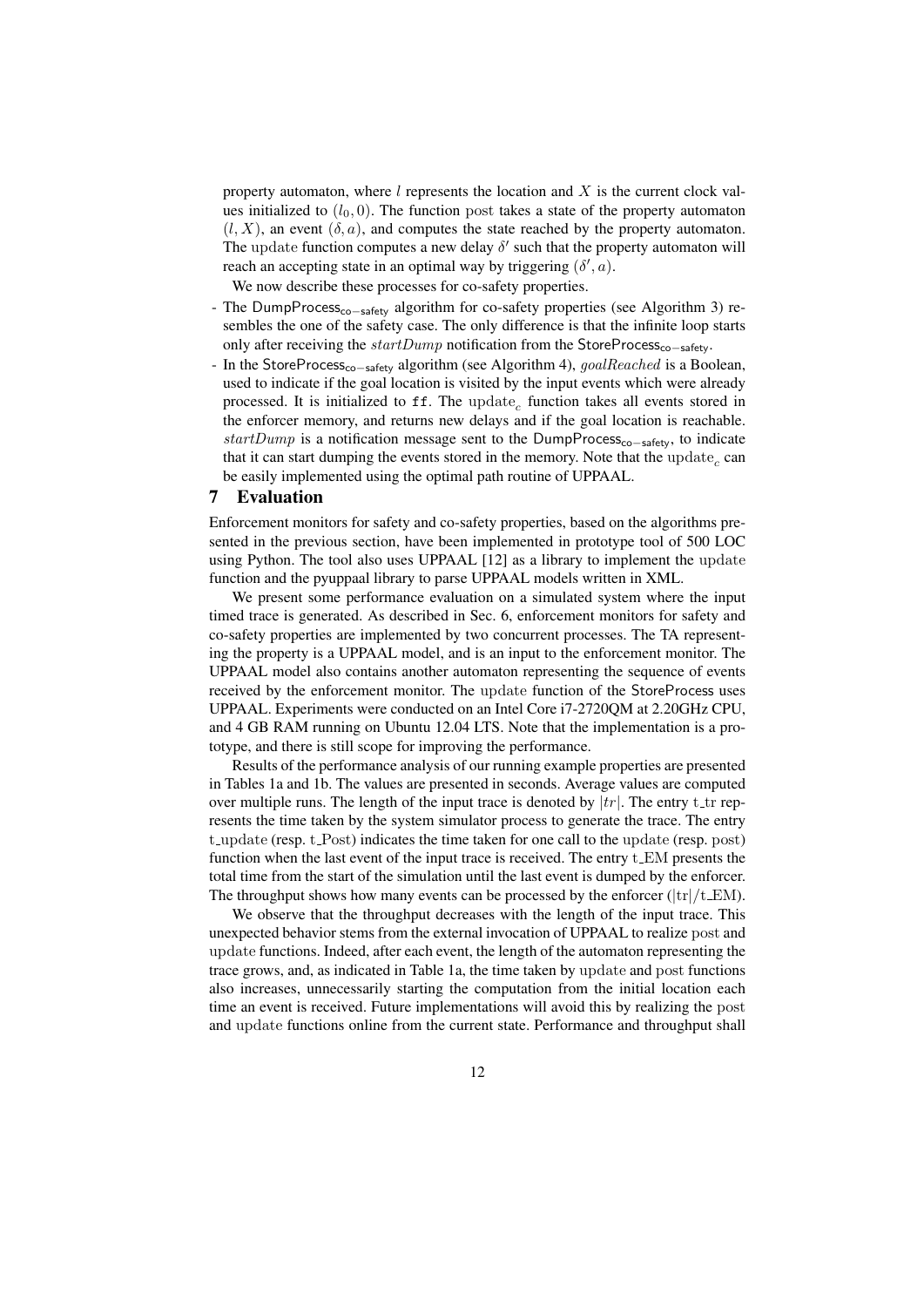| tr         | t_update | $t$ <sub>-post</sub> | $t_$           | t_EM            | throughput | tr   | $t$ _update | $t$ _ $tr$   | t_EM |
|------------|----------|----------------------|----------------|-----------------|------------|------|-------------|--------------|------|
| 100        | 0.0433   |                      | 0.0383 0.00483 | 2.648           | 37         | 100  |             | 0.063 0.0026 | 1.28 |
| <b>200</b> |          | 0.08196 0.07158      | 0.0087         | 9.135           | 21.89      | 200  |             | 0.17 0.0065  | 8    |
| 300        | 0.121    | 0.1065               | 0.0118         | 19.42           | 15.46      | 300  |             | 0.33 0.0081  | 25   |
| 400        | 0.1696   | 0.1525               |                | 0.0133 34.314   | 11.65      | 400  |             | 0.54 0.0115  | 58   |
| 500        | 0.2148   | 0.1891               |                | $0.0142$ 53.110 | 9.41       | 500  |             | 0.79 0.0131  | 109  |
| 600        | 0.2668   | 0.2334               |                | 0.0166 77.428   | 7.75       | 600  |             | 1.11 0.0157  | 186  |
| 700        | 0.3164   | 0.2789               | 0.0178 107.61  |                 | 6.50       | 700  |             | 1.50 0.0186  | 297  |
| 800        | 0.3669   | 0.3289               |                | 0.0198 143.53   | 5.57       | 800  |             | 1.96 0.0209  | 462  |
| 900        | 0.4256   | 0.3810               |                | 0.0237 181.06   | 4.97       | 900  |             | 2.40 0.0234  | 623  |
| 1000       | 0.4878   | 0.4352               |                | 0.0259 229.12   | 4.36       | 1000 |             | 2.84 0.0341  | 852  |

Table 1: Performance analysis of enforcement monitors (a) For  $\varphi_1$ (b) For  $\varphi_2$ 

be independent from the trace length. Further experiments have been carried out on different examples similarly demonstrating feasibility and scalability.

For co-safety properties, regarding the total time t EM, note that the most expensive operation update is called upon each event. Moreover, examining the column  $t$ -update in Table 1b, the time taken by the update function increases with the number of events. This behavior is expected for co-safety properties, as we check for an optimal output from the initial state after each event. Please note that in case of a co-safety property, once the property is satisfied (a good location is reached), it is not necessary to invoke the update function. From that point onwards, the increase in total time t\_EM per event will be very less (since we just add the received event to the output queue), and t<sub>-update</sub> will be zero for the events received later on.

# 8 Related Work

This work is by no means the first to address monitoring of timed properties. Matteucci inspires from partial-model checking techniques to synthesize controller operations to enforce safety and information-flow properties using process-algebra [13]. Monitors are close to Schneider's security automata [7]. The approach targets discrete-time properties and systems are modelled as timed processes expressed in CCS. Compared to our approach, the description of enforcement mechanisms remains abstract, directly restricts the monitored system, and no description of monitor implementation is proposed.

Other research efforts aim to mainly runtime verify timed properties and we shall categorize them into i) rather theoretical efforts aiming at synthesizing monitors, and ii) tools for runtime monitoring of timed properties.

*Synthesis of timed automata from timed logical formalisms* Bauer et al. propose an approach to runtime verify timed-bounded properties expressed in a variant of Timed Linear Temporal Logic  $[4]$ . Contrarily to TLTL, the considered logic, TLTL<sub>3</sub>, processes finite timed words and the truth-values of this logic are suitable for monitoring. After reading some timed word u, the monitor synthesized for a TLTL<sub>3</sub> formula  $\varphi$  state the verdict  $\top$  (resp.  $\bot$ ) when there is no infinite timed continuation w such that  $u \cdot w$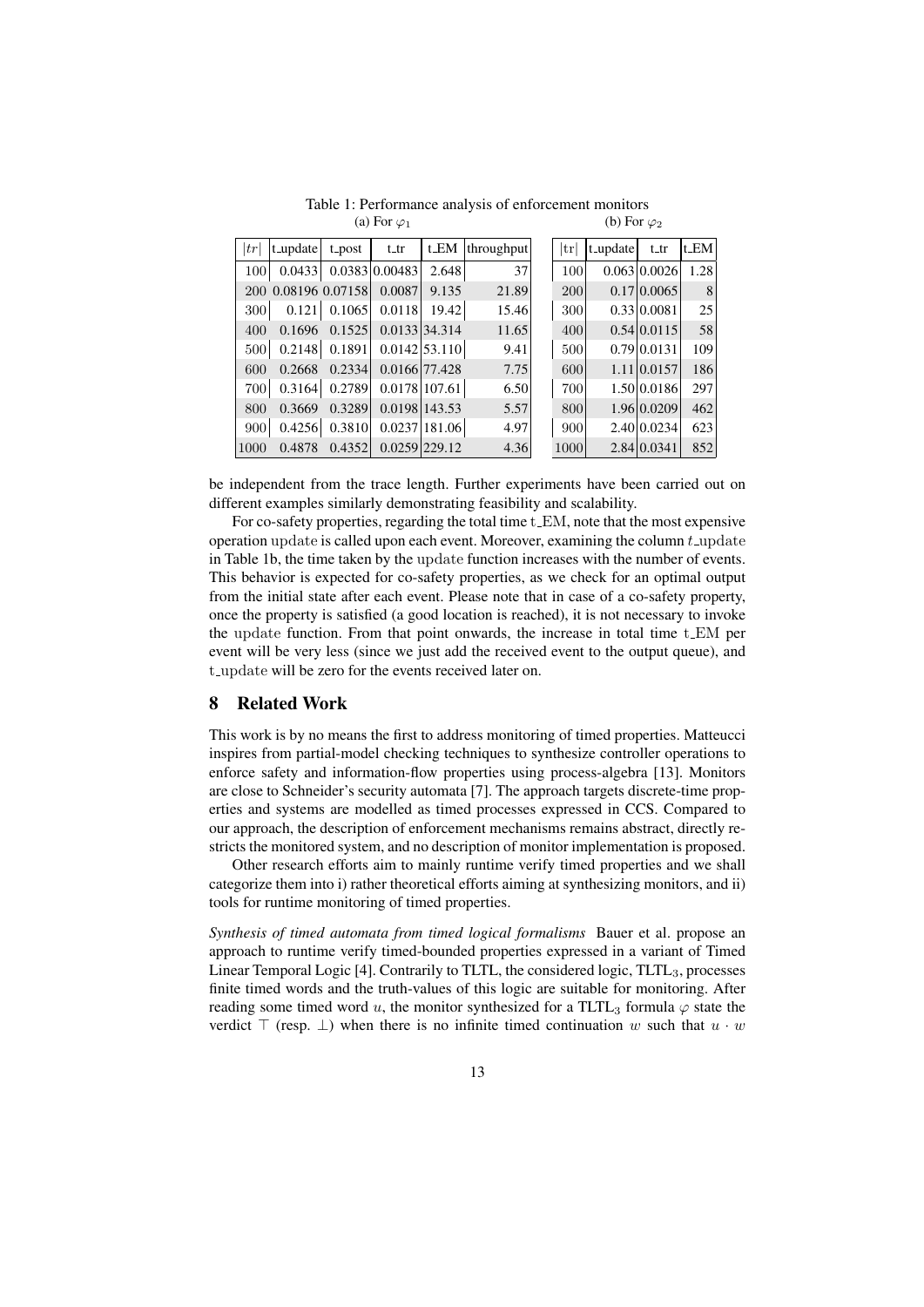satisfy (resp. does not satisfy)  $\varphi$ . Another variant of LTL in a timed context is the metric temporal logic (MTL), a dense extension of LTL. Nickovic et al. [14, 3] proposed a translation of MTL to timed automata. The translation is defined under the bounded variability assumption stating that, in a finite interval, a bounded number of events can arrive to the monitor. Still for MTL, Thati et al. propose an online monitoring algorithm by rewriting of the monitored formula and study its complexity [1]. Later, Basin et al. propose an improvement of this approach having a better complexity but considering only the past fragment of MTL [5].

Runtime enforcement of timed properties as presented in this paper is compatible with the previously described approaches. These approaches synthesize automata-based decision procedures for logical formalisms. Decision procedures synthesized for safety and co-safety properties could be used as input to our framework.

*Tools for runtime monitoring of timed properties* The Analog Monitoring Tool [10] is a tool for monitoring specifications over continuous signals. The input logic of AMT is STL/PSL where continuous signals are abstracted into propositions and operations are defined over signals. Input signal traces can be monitored in an offline or incremental fashion (i.e., online monitoring with periodic trace accumulation).

LARVA [15, 11] takes as input properties expressed in several notations, e.g., Lustre, duration calculus. Properties are translated to DATE (Dynamic Automata with Timers and Events) which basically resemble timed automata with stop watches but also feature resets, pauses, and can be composed into networks. Transitions are augmented with code that modify the internal system state. DATE target only safety properties. In addition, LARVA is able to compute an upper-bound on the overhead induced on the target system. The authors also identify a subset of duration calculus, called counter-examples traces, where properties are insensitive to monitoring [16].

Our monitors not only differ by their objectives but also by how they are interfaced with the system. We propose a less restrictive framework where monitors asynchronously read the outputs of the target system. We do not assume our monitors to be able to modify the internal state of the target program. The objective of our monitors is rather to correct the timed sequence of output events before this sequence is released to the environment (i.e., outside the system augmented with a monitor).

#### 9 Conclusion and Future Work

This paper introduces runtime enforcement for timed properties and provides a complete framework. We consider safety and co-safety properties described by timed automata. We propose adapted notions of enforcement monitors with the possibility to delay some input actions in order to satisfy the required property. For this purpose, the enforcement monitor can store some actions during a certain time period. We propose a set of enforcement rules ensuring that outputs not only satisfy the required property (if possible), but also with the "best" delay according to the current situation. We describe how to realize the enforcement monitor using concurrent processes, how it has been prototyped and experimented. This paper introduced the first steps to runtime enforcement of (continuous) timed properties. However, several research questions remain open. As this approach targets explicitly safety and co-safety properties, it seems desirable to investigate whether more expressive properties can be enforced, and if so, pro